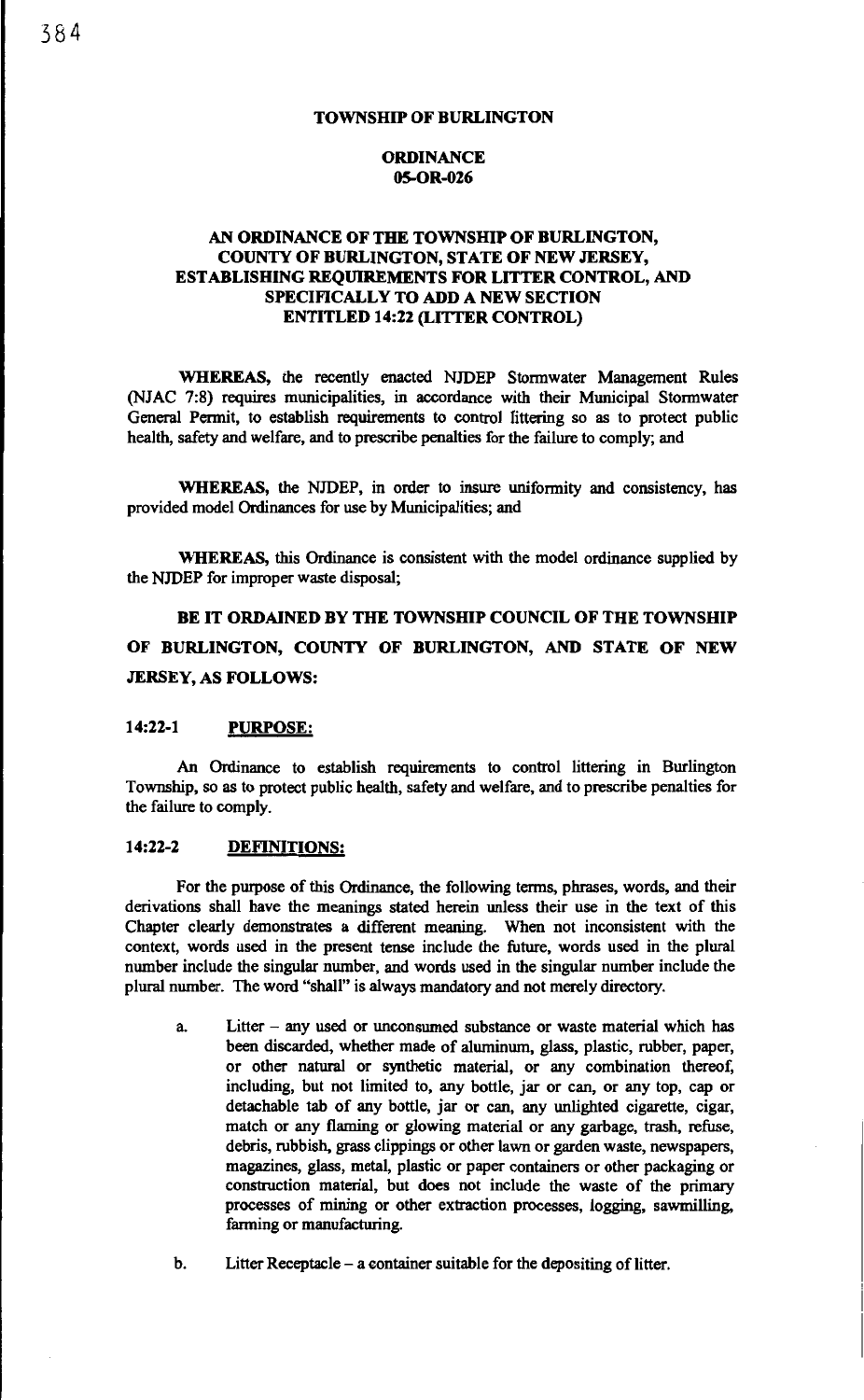c. Person - any individual, corporation, company, partnership, firm, association, or political subdivision of this State subject to municipal jurisdiction.

#### 14:22-3 PROHIBITED ACTS AND REGULATED ACTIVITIES:

- a. It shall be unlawful for any person to throw, drop, discard or otherwise place any litter of any nature upon public or private property other than in a litter receptacle, or having done so, to allow such litter to remain.
- b. Whenever any litter is thrown or discarded or allowed to fall from a vehicle or boat in violation of this Ordinance, the operator or owner, or both, of the motor vehicle or boat shall also be deemed to have violated this Ordinance.

#### 14:22-4 ENFORCEMENT:

This Ordinance shall be enforced by the Police Department of the Township of Burlington.

### 14:22-5 PENALTIES:

Any person(s) who is found to be in violation of the provisions of this Ordinance shall be subject to a fine not to exceed \$500.00.

#### 14:22-6 SEVERABILITY:

Each section, subsection, sentence, clause and phrase of this Ordinance is declared to be an independent section, subsection, sentence, clause and phrase, and the finding or holding of any such portion of this Ordinance to be unconstitutional, void, or ineffective for any cause, or reason, shall not affect any other portion of this Ordinance.

#### 14:22-7 CONSISTENCY:

All Ordinances, or parts of Ordinances inconsistent with the provisions hereof, are hereby repealed insofar as said inconsistency exists.

#### 14:22-8 EFFECTIVE DATE:

This Ordinance shall take effect immediately upon final passage and publications required by law.

This Ordinance was introduced at a meeting of the Township Council in the Township of Burlington held on September 27, 2005 and will be considered for final passage after a public hearing at a regular meeting of the Township Council to be held on October 11, 2005 at the Township Municipal Building, Burlington Township, New Jersey at 7:00 P.M.

This will certify that the foregoing Ordinance was passed by a majority of the Burlington Township Council on October 11, 2005.

municipal Clerk Municipal Clerk Candre V. Hewart

**SANDRA V. STEWART** President of Council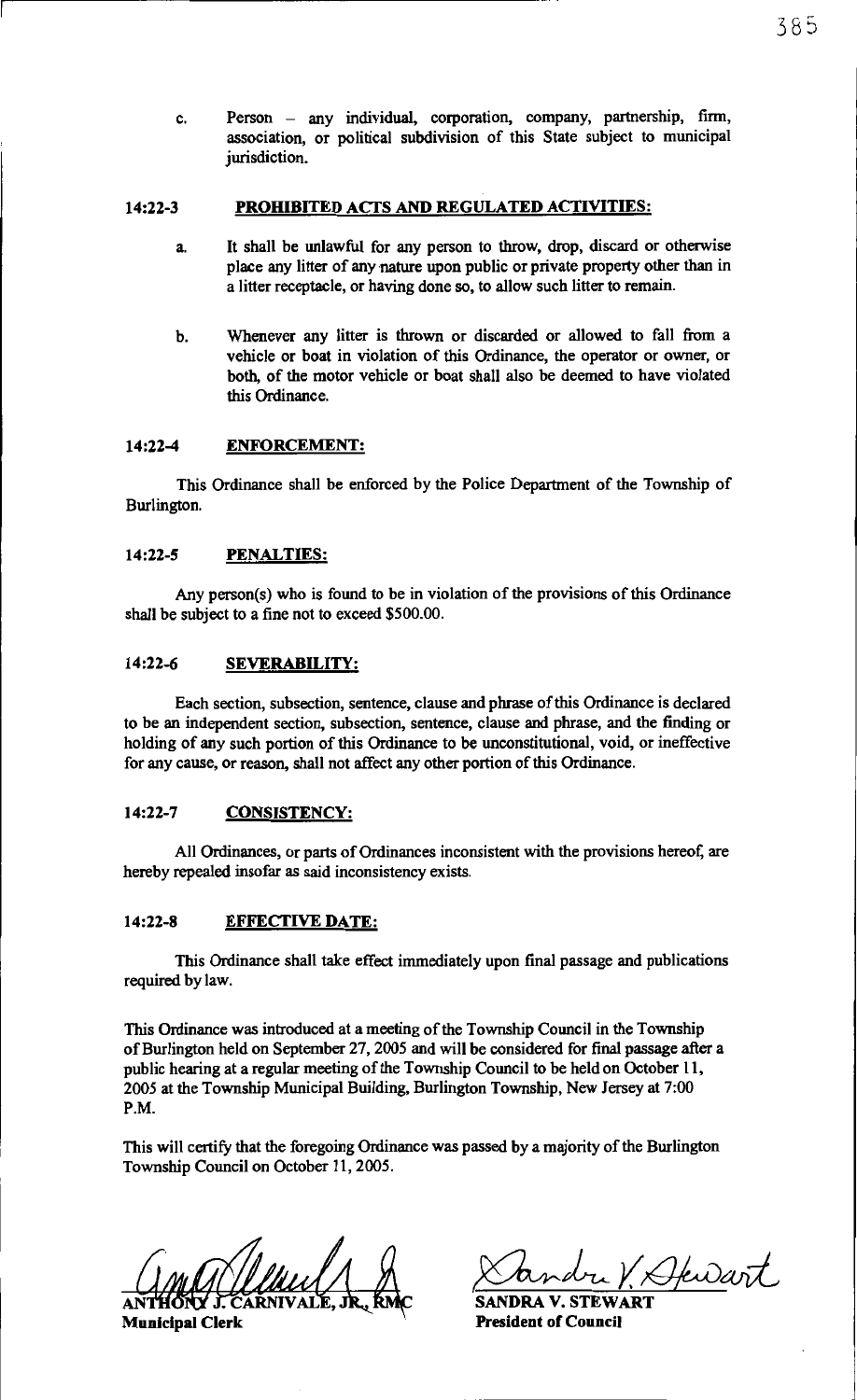#### **ORDINANCE** 05-0R-027

### ORDINANCE AMENDING THE GENERAL ORDINANCES OF THE TOWNSHIP OF BURLINGTON, COUNTY OF BURLINGTON, STATE OF NEW JERSEY AND SPECIFICALLY SECTION 16:1-8 (NUISANCE BY DOGS; SUPERVISION BY OWNERS)

WHEREAS, Section 16:1-8 of the Ordinances of the Township of Burlington contains requirements related to the regulation of dogs, to include the disposal of solid waste generated by dogs; and

WHEREAS, the recently enacted NJDEP Stormwater Management Rules (NJAC 7:8) requires municipalities, through their Municipal Stormwater General Permits, to establish minimum standards for the proper disposal of ''pet" solid waste; and

WHEREAS, the existing ordinance does not meet these minimum standards;

BE IT ORDAINED by the Township Council of the Township of Burlington, County of Burlington and State of New Jersey as follows:

**Section 1.** Section 16:1-8 is hereby amended to revise the term "dog(s)" to ''pet(s)", to include the Title.

Section 2. Section 16:1-8.1 is hereby amended to add the following to the end of the Section: "... and without immediately removing all feces deposited by such pet by any sanitary method approved by the Department of Health, which information is available in the Office of the Township Clerk."

Section 3. Section 16:1-8.2 shall be revised to state: "... without immediately removing all feces deposited by such ......".

Section 4. Section 16.1-8 is hereby amended to add the following additional provision, which shall be designated as Section 8.4 and shall provide as follows:

8.4. EXEMPTION. Any owner or keeper who requires the use of a disability assistance animal shall be exempt from the provisions of this section while such animal is being used for that purpose.

Section 5. Section 16.1-8 is hereby amended to add the following additional provision, which shall be designated as Section 8.5 and shall provide as follows:

8.5. ENFORCEMENT. This Ordinance shall be enforced by the Police Department of the Township of Burlington.

Section 6. All Ordinances or parts of Ordinances inconsistent with the provisions hereof, are hereby repealed insofar as said inconsistency exists.

Section 7. This Ordinance shall take effect immediately upon final passage and publications required by law.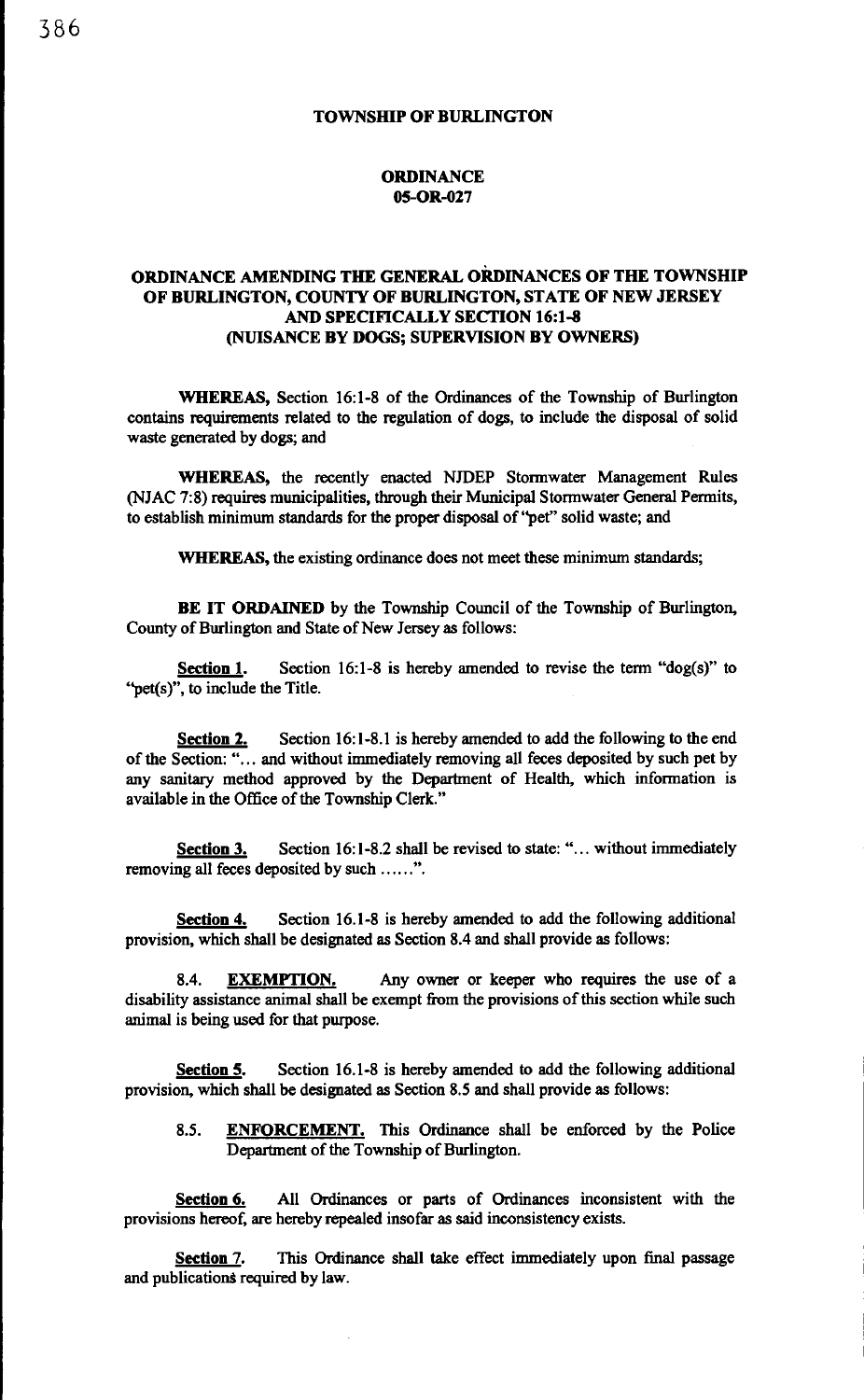This Ordinance was introduced at a meeting of the Township Council in the Township of Burlington held on September 27, 2005 and will be considered for final passage after a public hearing at a regular meeting of the Township Council to be held on October 11, 2005 at the Township Municipal Building, Burlington Township, New Jersey at 7:00 P.M.

This will certify that the foregoing Ordinance was passed by a majority of the Burlington Township Council on October 11, 2005.

WWWWWALE, JR., RMC<br>ANTHONY J. CARNIVALE, JR., RMC<br>Municipal Clerk

~~tetw~ **SANDRA V. STEW ART** 

**President of Council** 

. --~- ~~ ------ ----------------------------------'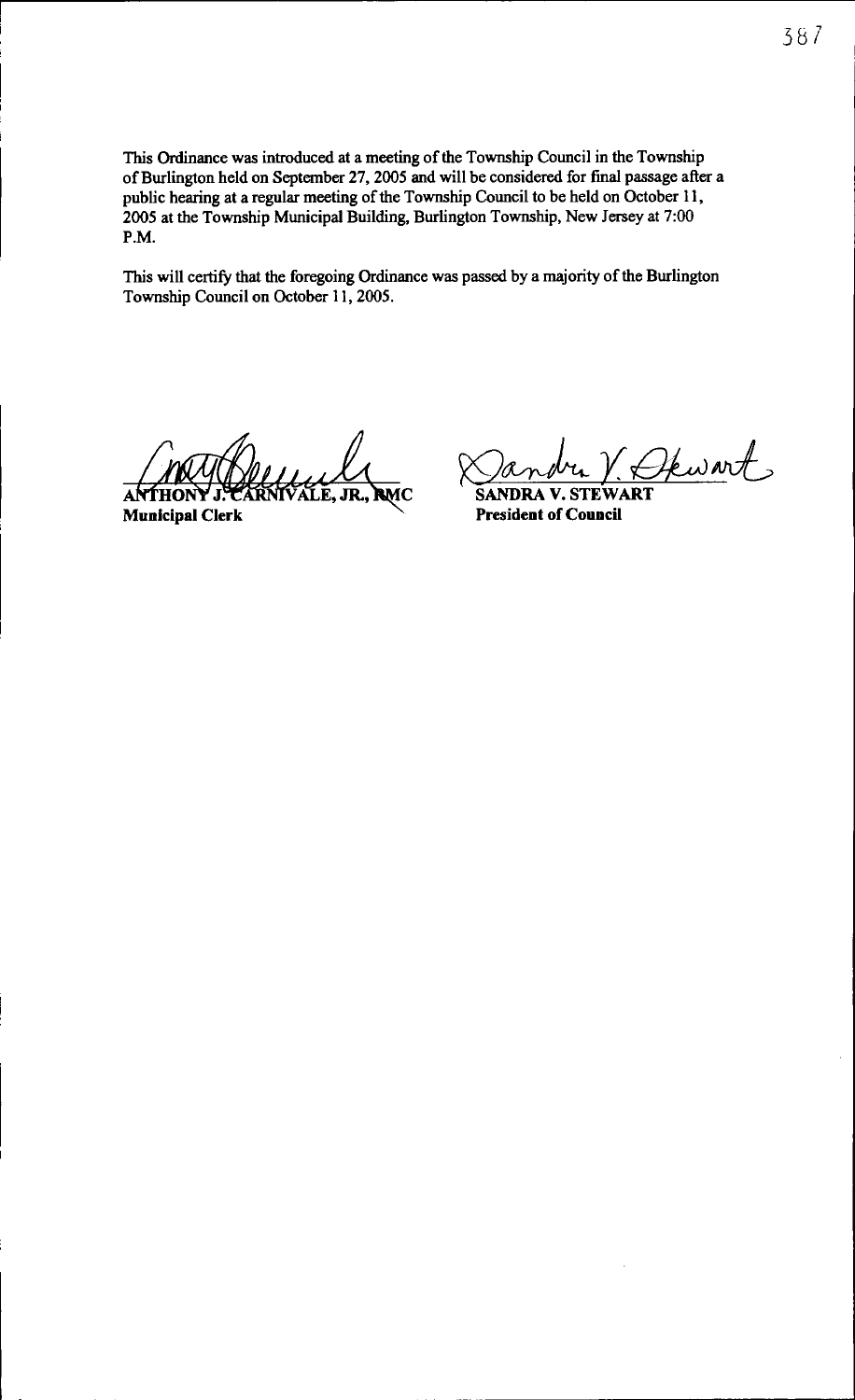### **TOWNSHIP OF BURLINGTON**

#### **ORDINANCE 05-0R-028**

### **ORDINANCE AMENDING THE GENERAL ORDINANCES OF THE TOWNSHIP OF BURLINGTON, COUNTY OF BURLINGTON, STATE OF NEW JERSEY AND SPECIFICALLY SECTION 16:2-5 (FEEDING OF WILD WATERFOWL)**

**WHEREAS,** Section 16:2-5 of the Ordinances of the Township of Burlington contains requirements related to the regulation of the feeding of wild waterfowl; and

**WHEREAS,** the recently enacted NJDEP Stormwater Management Rules (NJAC 7:8) requires municipalities, through their Municipal Stormwater General Permits, to establish minimum standards for the feeding of unconfined wildlife in any public park or on any other property owned or operated by the Township; and

**WHEREAS,** the existing ordinance does not meet these minimum standards;

**BE IT ORDAINED** by the Township Council of the Township of Burlington, County of Burlington and State of New Jersey as follows:

**Section 1.** The title of Section 16:2-5 is hereby amended to "Feeding Wildlife".

**Section** 2. Section 16:2-5.1 is hereby amended as follows: "It has been determined that the feeding of wildlife, to include wild waterfowl, in the Township of Burlington contributes to a public health nuisance and creates an adverse impact the quality of the Township's waterways, which is inimical to the health and general welfare of the public.

**Section** 3. Section 16:2-5.2 is hereby amended as follows: "No person shall feed, cause to be fed or provide food for any wildlife (excluding wildlife confined in zoos, parks, or environmental education centers) in any public park or on any other property owned or operated by the Township of Burlington. For the purposes of this section "wildlife" shall include those undomesticated species of birds commonly known as "swans", "geese", ''brants", "ducks'', "gulls" or any other type of non-domesticated animals."

**Section 4.** Section 16:2-5 is hereby amended to add the following additional provision, which shall be designated as Section *5.* 7 and shall provide as follows:

**ENFORCEMENT.** This Ordinance shall be enforced by the Police Department of the Township of Burlington.

**Section 5.** All Ordinances or parts of Ordinances inconsistent with the provisions hereof, are hereby repealed insofar as said inconsistency exists.

**Section 6.** This Ordinance shall take effect immediately upon final passage and publications required by law.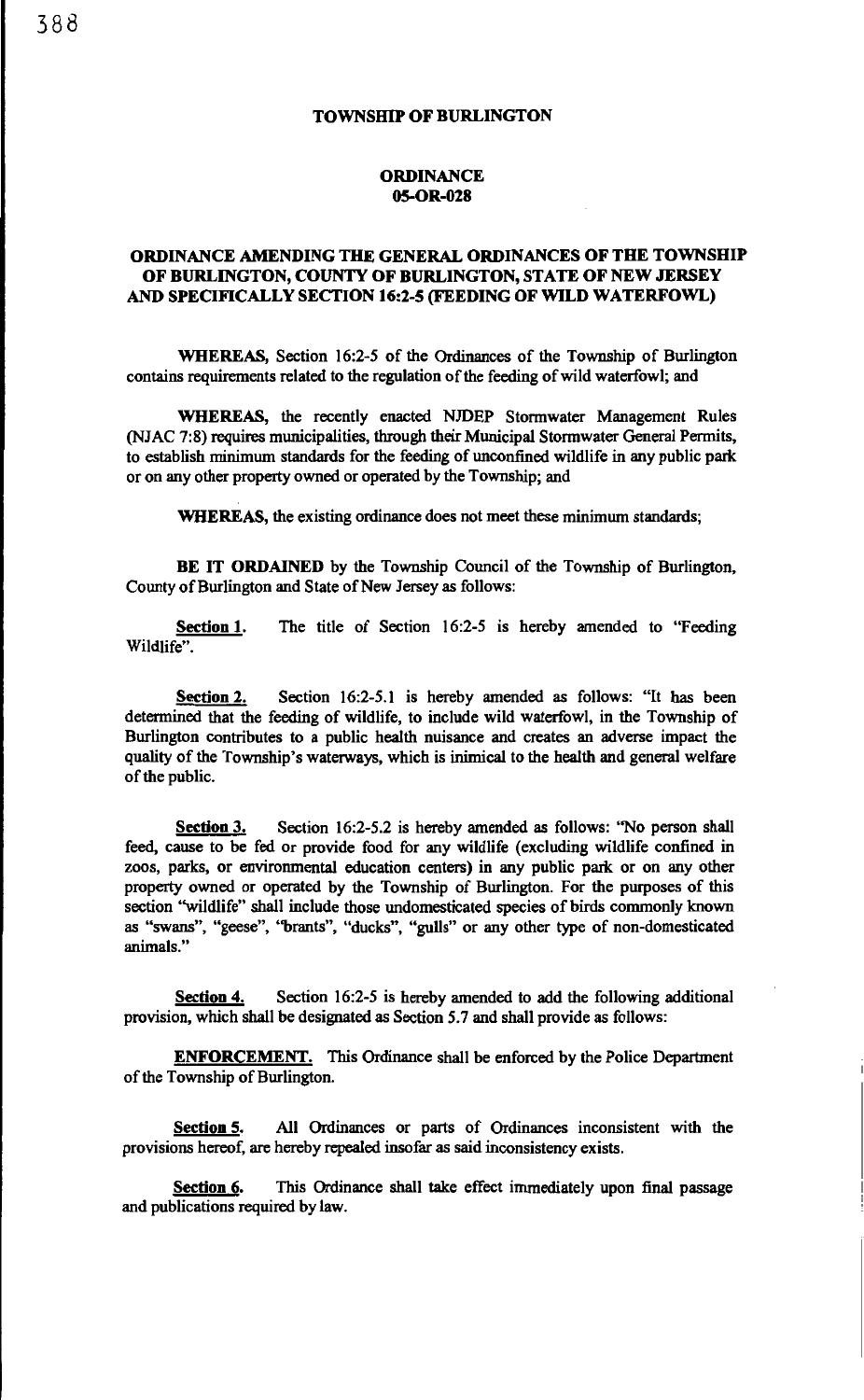This Ordinance was introduced at a meeting of the Township Council in the Township of Burlington held on September 27, 2005 and will be considered for final passage after a public hearing at a regular meeting of the Township Council to be held on October 11, 2005 at the Township Municipal Building, Burlington Township, New Jersey at 7:00 P,M.

This will certify that the foregoing Ordinance was passed by a majority of the Burlington Township Council on October 11, 2005.

**Municipal Clerk** ANTHONY J. CARNIVALE, JR., R.

Shrdre/ Chewart

President of Council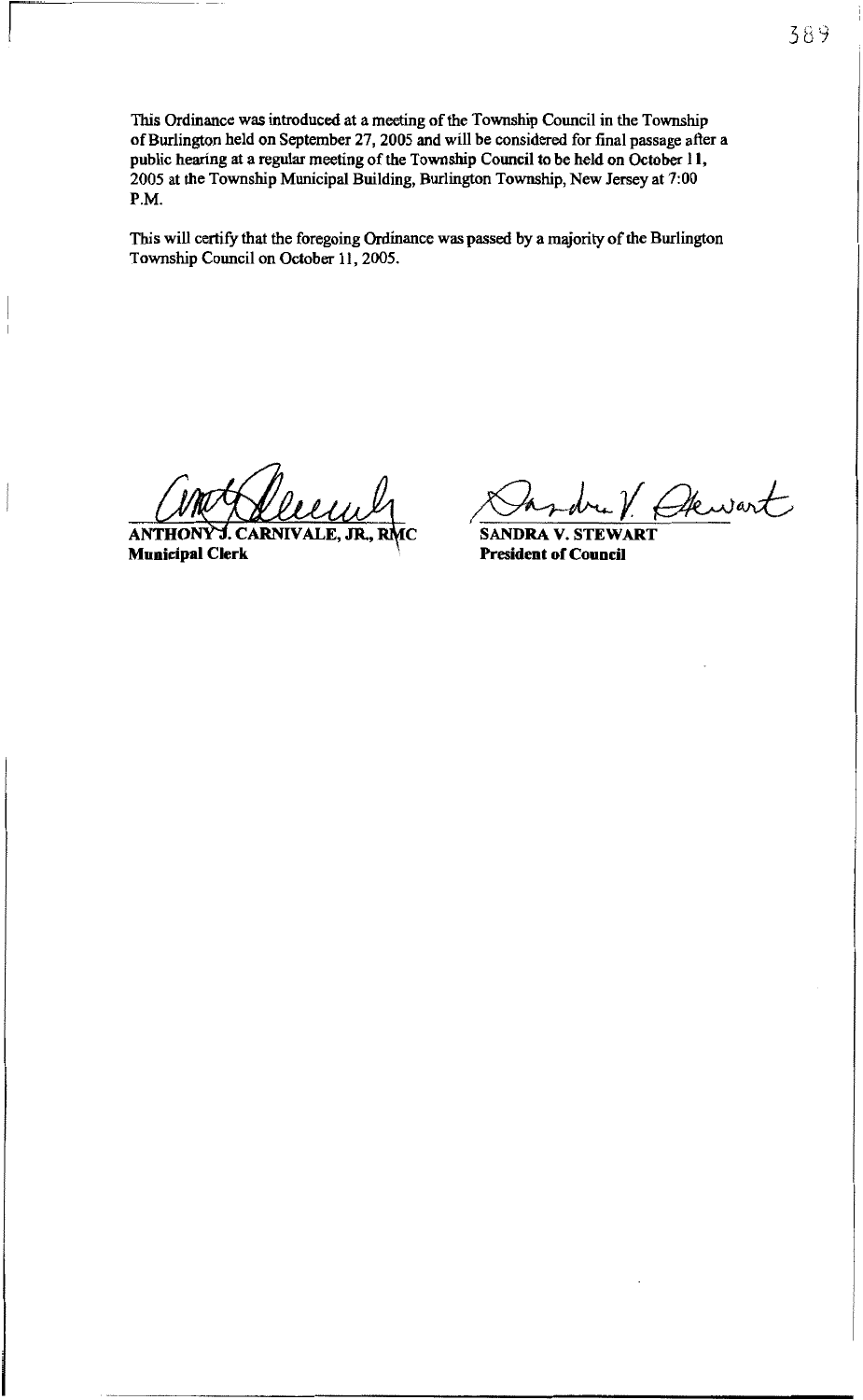## **ORDINANCE** 05-0R-029

### ORDINANCE AMENDING THE GENERAL ORDINANCES OF THE TOWNSHIP OF BURLINGTON, COUNTY OF BURLINGTON, STATE OF NEW JERSEY AND SPECIFICALLY SECTION 17:2 (REGULATION OF GARBAGE AND RUBBISH COLLECTION AND SANITARY LANDFILL AREAS)

WHEREAS, Section 17:2 of the Ordinances of the Township of Burlington contains requirements related to the regulation of the collection of yard waste, to include some types of uncontainerized yard waste (branches and leaves); and

WHEREAS, the recently enacted NJDEP Stormwater Management Rules (NJAC 7:8) requires municipalities, through their Municipal Stormwater General Permits, to establish minimum standards for the proper handling, collection and disposal of yard waste; and

WHEREAS, the existing ordinance does not meet these minimum standards;

BE IT ORDAINED by the Township Council of the Township of Burlington, County of Burlington and State of New Jersey as follows:

Section 1. Section 17:2-5.5D is hereby amended to add the following to the end of the Section: "Said loose piles shall not be placed closer than ten (10) feet from any storm drain inlet."

Section 2. All Ordinances or parts of Ordinances inconsistent with the provisions hereof, are hereby repealed insofar as said inconsistency exists.

Section 3. This Ordinance shall take effect immediately upon final passage and publications required by Jaw.

This Ordinance was introduced at a meeting of the Township Council in the Township of Burlington held on September 27, 2005 and will be considered for final passage after a public hearing at a regular meeting of the Township Council to be held on October 11, 2005 at the Township Municipal Building, Burlington Township, New Jersey at 7:00 P.M.

This will certify that the foregoing Ordinance was passed by a majority of the Burlington Township Council on October 11, 2005.

Municipal Clerk

 $\overline{J}$ , JR., RMC SANDRA V. STEWART

President of Council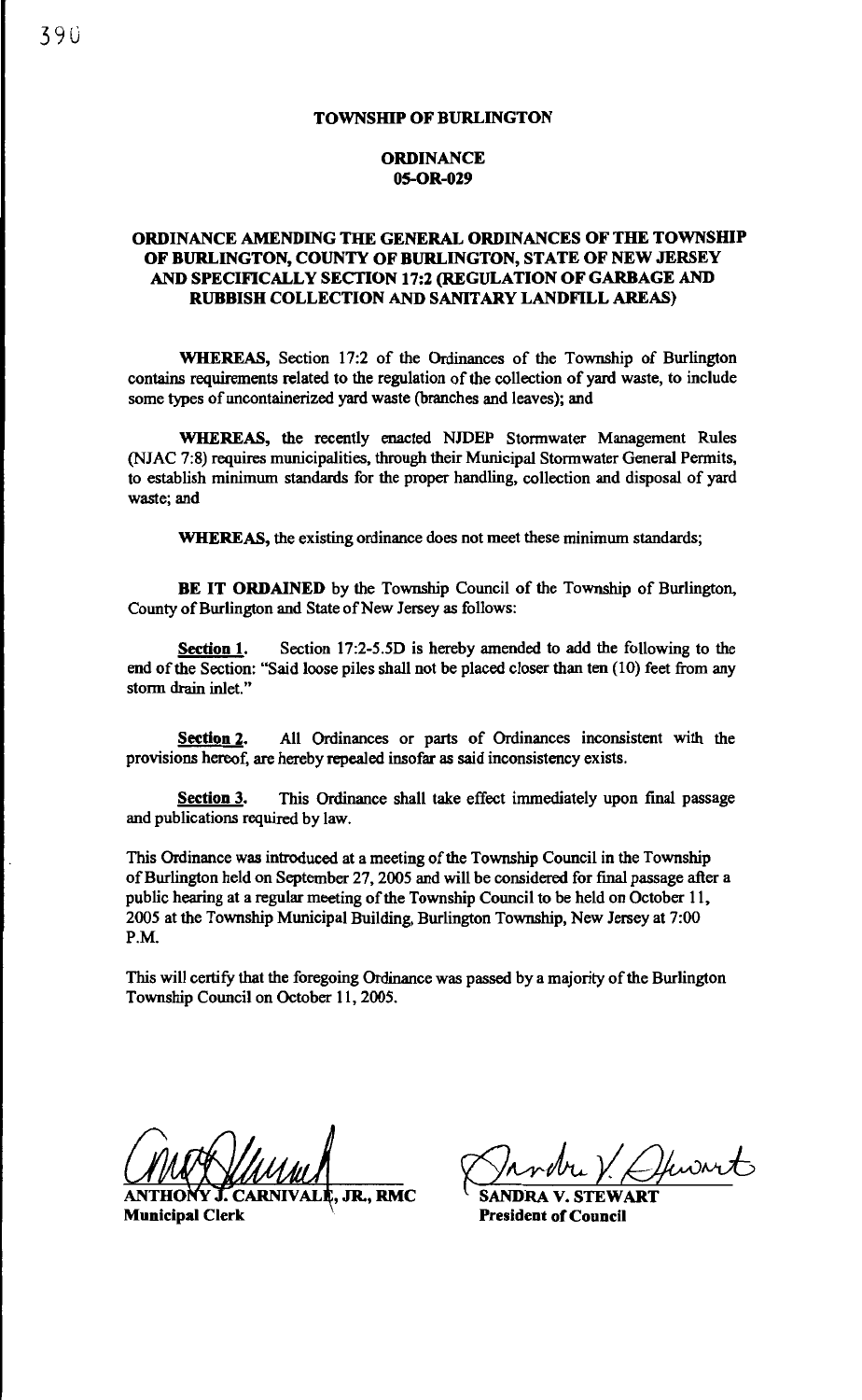### **ORDINANCE** 05-0R-030

### AN ORDINANCE OF THE TOWNSHIP OF BURLINGTON, COUNTY OF BURLINGTON, STATE OF NEW JERSEY, ESTABLISHING REGULATIONS PROHIBITING THE IMPROPER DISPOSAL OF WASTE INTO THE MUNICIPAL SEPARATE STORM SEWER SYSTEM (MS4), AND SPECIFICALLY TO ADD A NEW SECTION ENTITLED 8:5 (IMPROPER DISPOSAL OF WASTE INTO MS4 PROHIBITED)

WHEREAS, the recently enacted NJDEP Stormwater Management Rules (NJAC 7:8) requires municipalities, in accordance with their Municipal Stormwater General Permit, to prohibit the improper spilling, dumping, or disposal of materials other than stormwater, or those discharges specifically permitted by said Permit as noted in Section N of this Ordinance, into the municipal separate storm sewer system; and

WHEREAS, the NJDEP, in order to insure uniformity and consistency, has provided model Ordinances for use by Municipalities; and

WHEREAS, this Ordinance is consistent with the model ordinance supplied by the NJDEP for improper waste disposal;

# BE IT ORDAINED BY THE TOWNSHIP COUNCIL OF THE TOWNSHIP OF BURLINGTON, COUNTY OF BURLINGTON, AND STATE OF NEW JERSEY, AS FOLLOWS:

#### 8:5-1 PURPOSE:

An Ordinance to prohibit the spilling, dumping or disposal of materials other than stormwater to the municipal separate storm sewer system (MS4) operated by the Township of Burlington, so as to protect public health, safety and welfare, and to prescribe penalties for the failure to comply.

#### 8:5-2 DEFINITIONS:

For the purpose of this Ordinance, the following terms, phrases, words, and their derivations shall have the meanings stated herein unless their use in the text of this Ordinance clearly demonstrates a different meaning. When not inconsistent with the context, words used in the present tense include the future, words used in the plural number include the singular number, and words used in the singular number include the plural number. The word "shall" is always mandatory and not merely directory.

- a. Municipal separate storm sewer system  $(MS4)$  a conveyance or system of conveyances (including roads with drainage systems, municipal streets, catch basins, curbs, gutters, ditches, manmade channels, or storm drains) that is owned or operated by the Township of Burlington or other public body, and is designed and used for collecting and conveying stormwater.
- b. Person any individual, corporation, company, partnership, firm, association, or political subdivision of this State subject to municipal jurisdiction.
- c. Stormwater water resulting from precipitation (including rain and snow) that runs off the land's surface, is transmitted to the subsurface, is captured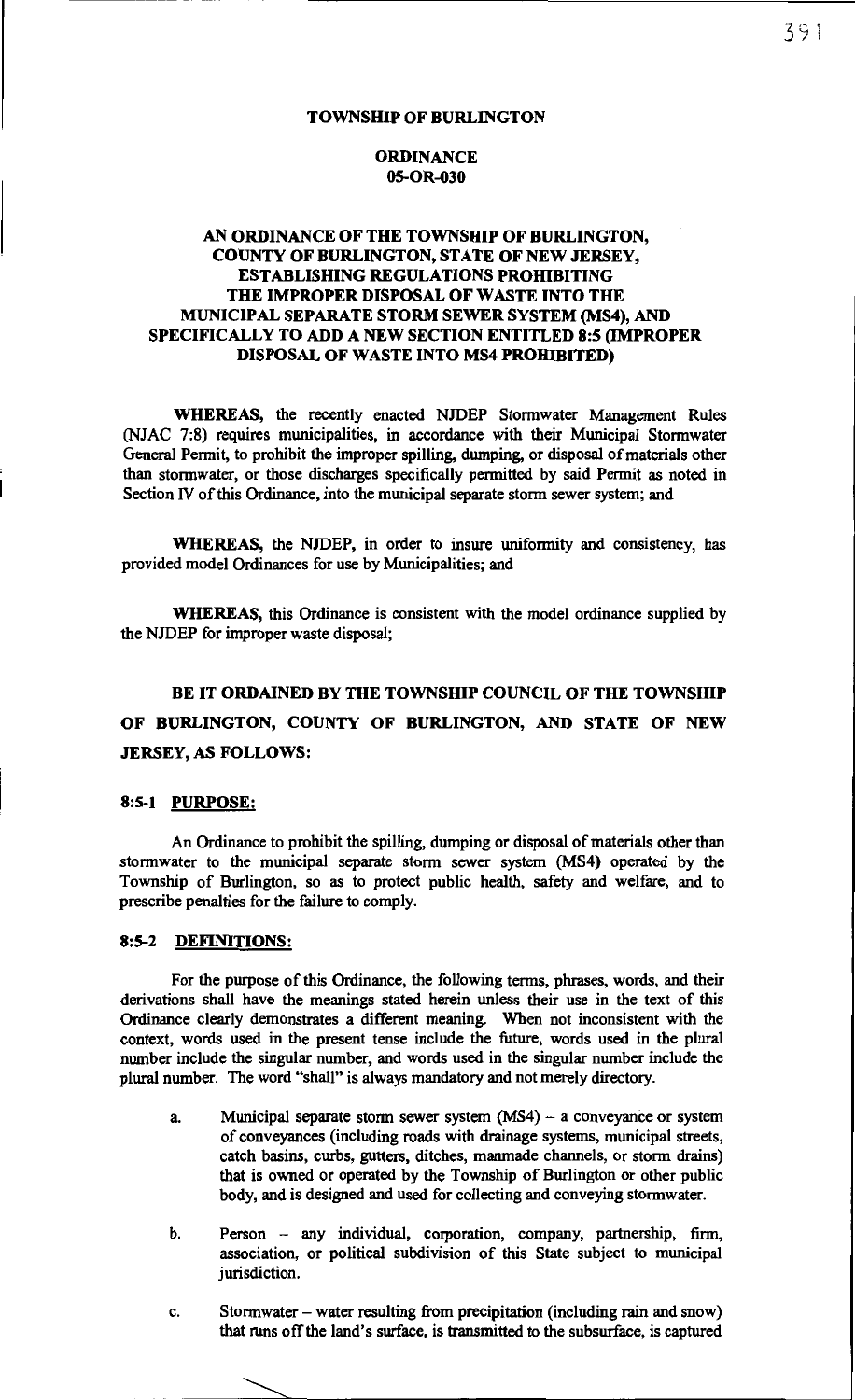### 8:5-3 PROHIBITED CONDUCT:

The spilling, dumping, or disposal of materials other than stormwater to the municipal separate storm sewer system operated by the Township of Burlington is prohibited. The spilling, dumping, or disposal of materials other than stormwater in such a manner as to cause the discharge of pollutants to the municipal separate storm sewer system is also prohibited.

### 8:5-4 EXCEPTIONS TO PROHIBITION:

- a. Water line flushing and discharges from potable water sources.
- b. Uncontaminated ground water (e.g., infiltration, crawl space or basement sump pumps, foundation or footing drains, rising ground waters).
- c. Air conditioning condensate (excluding contact and non-contact cooling water).
- d. Irrigation water (including landscape and lawn watering runoff).
- e. Flows from springs, riparian habitats and wetlands, water reservoir discharges and diverted stream flows.
- f. Residential car washing water, and residential swimming pool discharges.
- g. Sidewalk, driveway and street wash water.
- h. Flows from fire fighting activities including the washing of fire fighting vehicles.
- 1. Vehicle and equipment washwater from municipal operations pursuant to Part I, Section F.8.e of the Municipal Stormwater General Permit.
- J. Flows from rinsing of the following equipment with clean water:
	- Beach maintenance equipment immediately following their use for their intended purposes; and
	- Equipment used in the application of salt and de-icing materials immediately following salt and de-icing material applications. Prior to rinsing with clean water, all residual salt and de-icing materials must be removed from equipment and vehicles to the maximum extent practicable using dry cleaning methods (e.g., shoveling and sweeping). Recovered materials are to be returned to storage for reuse or properly discarded. Rinsing of equipment, as noted in the above situation, is limited to exterior, undercarriage, and exposed parts and does not apply to the engines or other exposed machinery.

### 8:5-S ENFORCEMENT:

This Ordinance shall be enforced by the Police Department of the Township of Burlington.

### 8:5-6 PENALTIES: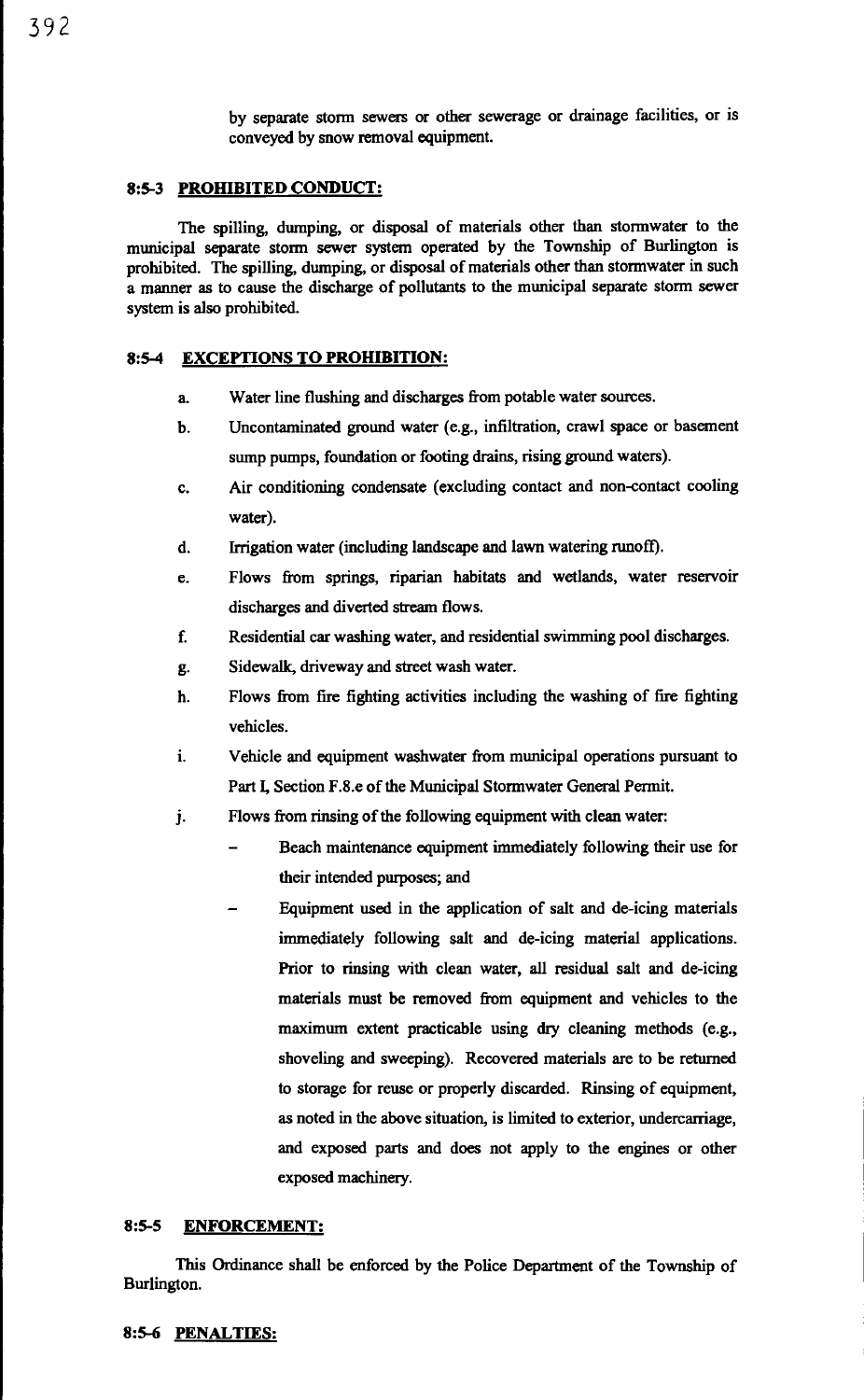Any person(s) who continues to be in violation of the provisions of this Ordinance, after being duly notified, shall be subject to a fine not to exceed \$500.00.

### 8:5-7 SEVERABILITY:

Each section, subsection, sentence, clause and phrase of this Ordinance is declared to be an independent section, subsection, sentence, clause and phrase, and the finding or holding of any such portion of this Ordinance to be unconstitutional, void, or ineffective for any cause, or reason, shall not affect any other portion of this Ordinance.

### 8:5-8 CONSISTENCY;

All Ordinances, or parts of Ordinances inconsistent with the provisions hereof, are hereby repealed insofar as said inconsistency exists.

### 8:5-9 EFFECTIVE DATE:

This Ordinance shall take effect immediately upon final passage and publications required by Jaw.

This Ordinance was introduced at a meeting of the Township Council in the Township of Burlington held on September 27, 2005 and will be considered for final passage after a public hearing at a regular meeting of the Township Council to be held on October 11, 2005 at the Township Municipal Building, Burlington Township, New Jersey at 7:00 P.M.

This will certify that the foregoing Ordinance was passed by a majority of the Burlington Township Council on October 11, 2005.

HONY J. CARNIVALÈ. JR., RMC Municipal Clerk

Sandra V. (Hewart)<br>SANDRA V. STEWART<br>President of Council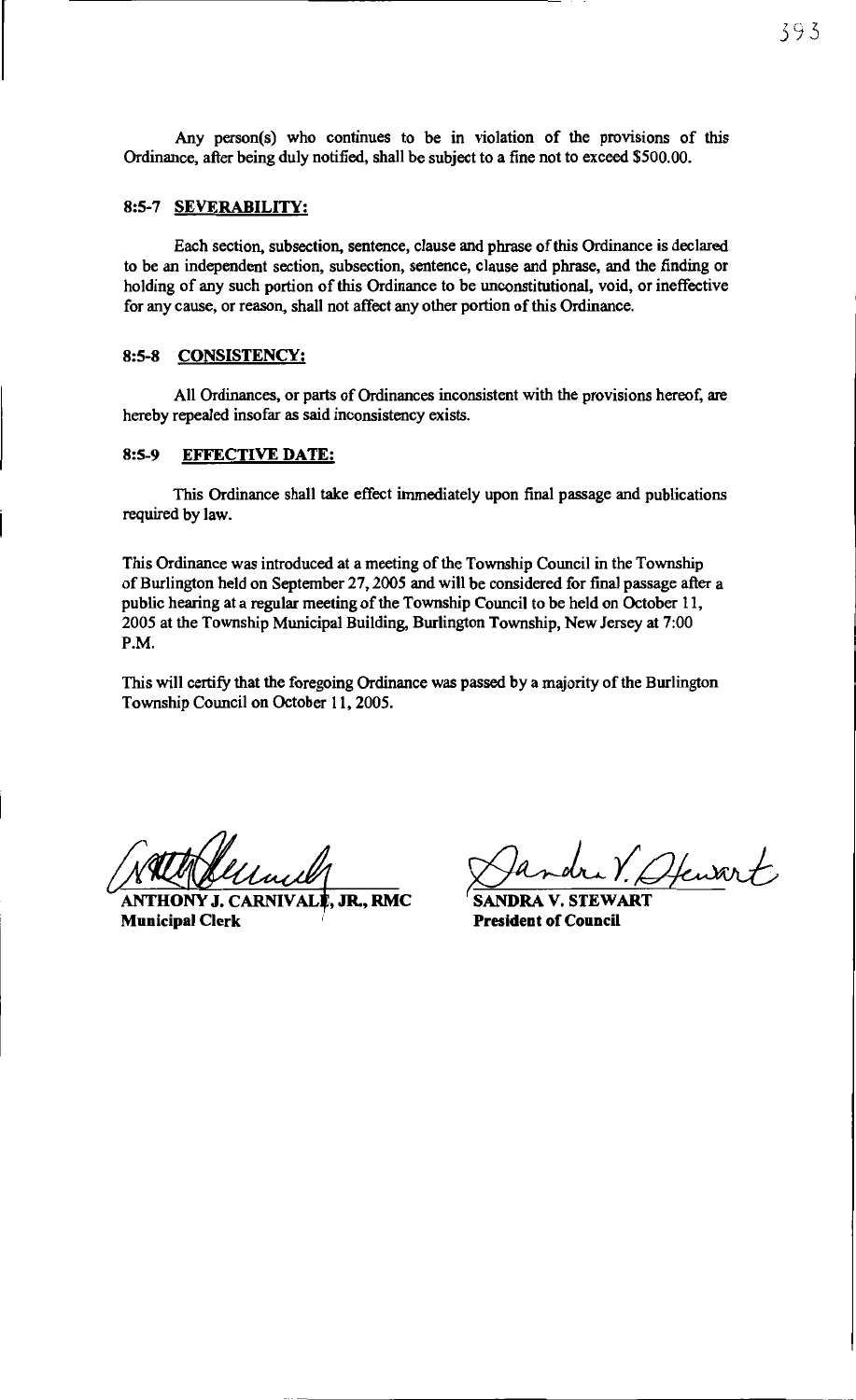### **ORDINANCE** 05-0R-031

### AN ORDINANCE OF THE TOWNSHIP OF BURLINGTON, COUNTY OF BURLINGTON, STATE OF NEW JERSEY, PROHIBITING ILLICIT CONNECTIONS TO THE MUNICIPAL SEPARATE STORM SEWER SYSTEM (MS4), AND SPECIFICALLY TO ADD A NEW SECTION ENTITLED 8:6 (ILLICIT CONNECTIONS TO MS4 PROHIBITED)

WHEREAS, the recently enacted NJDEP Stormwater Management Rules (NJAC 7:8) requires municipalities, in accordance with their Municipal Stormwater General Permit and to the extent allowable under State Law, to effectively prohibit through Ordinance, illicit connections to the Municipality's MS4, and implement appropriate enforcement procedures and actions; and

WHEREAS, the NJDEP, in order to insure uniformity and consistency, has provided model Ordinances for use by Municipalities; and

WHEREAS, this Ordinance is consistent with the model ordinance supplied by the NJDEP for illicit connections;

BE IT ORDAINED BY THE TOWNSHIP COUNCIL OF THE TOWNSHIP OF BURLINGTON, COUNTY OF BURLINGTON, AND STATE OF NEW JERSEY, AS FOLLOWS:

### 8:6-1 PURPOSE:

An Ordinance to prohibit illicit connections to the municipal separate storm sewer system operated by the Township of Burlington, so as to protect public health, safety and welfare, and to prescribe penalties for the failure to comply.

#### 8:6-2 DEFINITIONS:

For the purpose of this Ordinance, the following terms, phrases, words, and their derivations shall have the meanings stated herein unless their use in the text of this Ordinance clearly demonstrates a different meaning. When not inconsistent with the context, words used in the present tense include the future, words used in the plural number include the singular number, and words used in the singular number include the plural number. The word "shall'' is always mandatory and not merely directory. The definitions below are the same as or based on corresponding definitions in the New Jersey Pollutant Discharge Elimination System (NJPDES) rules at N.J.A.C. 7:14A-1.2.

- a. Domestic sewage waste and wastewater from humans or household operations.
- b. Illicit connection any physical or non-physical connection that discharges domestic sewage, non-contact cooling water, process wastewater, or other industrial waste (other than stormwater) to the municipal separate storm sewer system operated by the Township of Burlington, unless that discharge is authorized under an NJPDES permit other than the Tier A Municipal Stormwater General Permit (NJPDES Permit Number NJ0141852). Non-physical connections may include, but are not limited to, leaks, flows, or overflows into the municipal separate storm sewer system.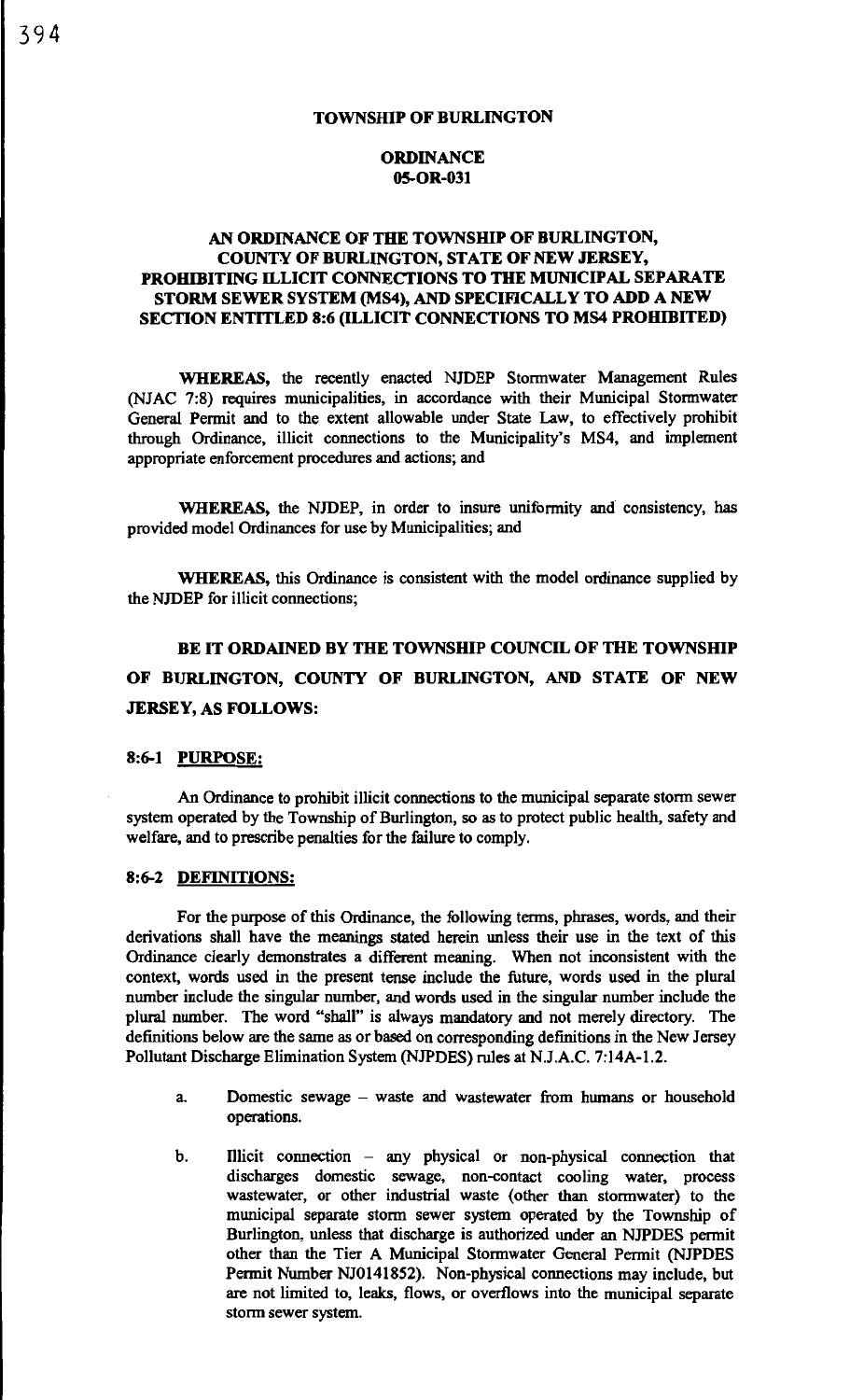- c. Industrial waste non-domestic waste, including, but not limited to, those pollutants regulated under Section 307(a), (b), or (c) of the Federal Clean Water Act (33 U.S.C. §1317(a), (b), or (c)).
- d. Municipal separate storm sewer system (MS4) a conveyance or system of conveyances (including roads with drainage systems, municipal streets, catch basins, curbs, gutters, ditches, manmade channels, or storm drains) that is owned or operated by the Township of Burlington or other public body, and is designed and used for collecting and conveying stormwater.
- e. NJPDES permit a permit issued by the New Jersey Department of Environmental Protection to implement the New Jersey Pollutant Discharge Elimination System (NJPDES) rules at N.J.A.C. 7:14A-l.2.
- f. Non-contact cooling water water used to reduce temperature for the purpose of cooling. Such waters do not come into direct contact with any raw material, intermediate product (other than heat) or finished product. Non-contact cooling water may however contain algaecides, or biocides to control fouling of equipment such as heat exchangers, and/or corrosion inhibitors.
- g. Person any individual, corporation, company, partnership, firm, association, or political subdivision of this State subject to municipal jurisdiction.
- h. Process wastewater any water which, during manufacturing or processing, comes into direct contact with or results from the production or use of any raw material, intermediate product, finished product, byproduct, or waste product. Process wastewater includes, but is not limited to, leachate and cooling water other than non-contact cooling water.
- 1. Stormwater water resulting from precipitation (including rain and snow) that runs off the land's surface, is transmitted to the subsurface, is captured by separate storm sewers or other sewerage or drainage facilities, or is conveyed by snow removal equipment.

#### 8:6-3 **PROHIBITED CONDUCT:**

No person shall discharge or cause to be discharged through an illicit connection to the municipal separate storm sewer system operated by the Township of Burlington any domestic sewage, non-contact cooling water, process wastewater, or other industrial waste (other than stormwater).

#### 8:6-4 ENFORCEMENT:

This Ordinance shall be enforced by the Chief Plant Operator of the Sewer Department of the Township of Burlington.

### 8:6-S PENALTIES:

Any person(s) who is found to be in violation of the provisions of this Ordinance shall be subject to a fine not to exceed \$500.00.

#### 8:6-6 SEVERABILITY:

Each section, subsection, sentence, clause and phrase of this Ordinance is declared to be an independent section, subsection, sentence, clause and phrase, and the finding or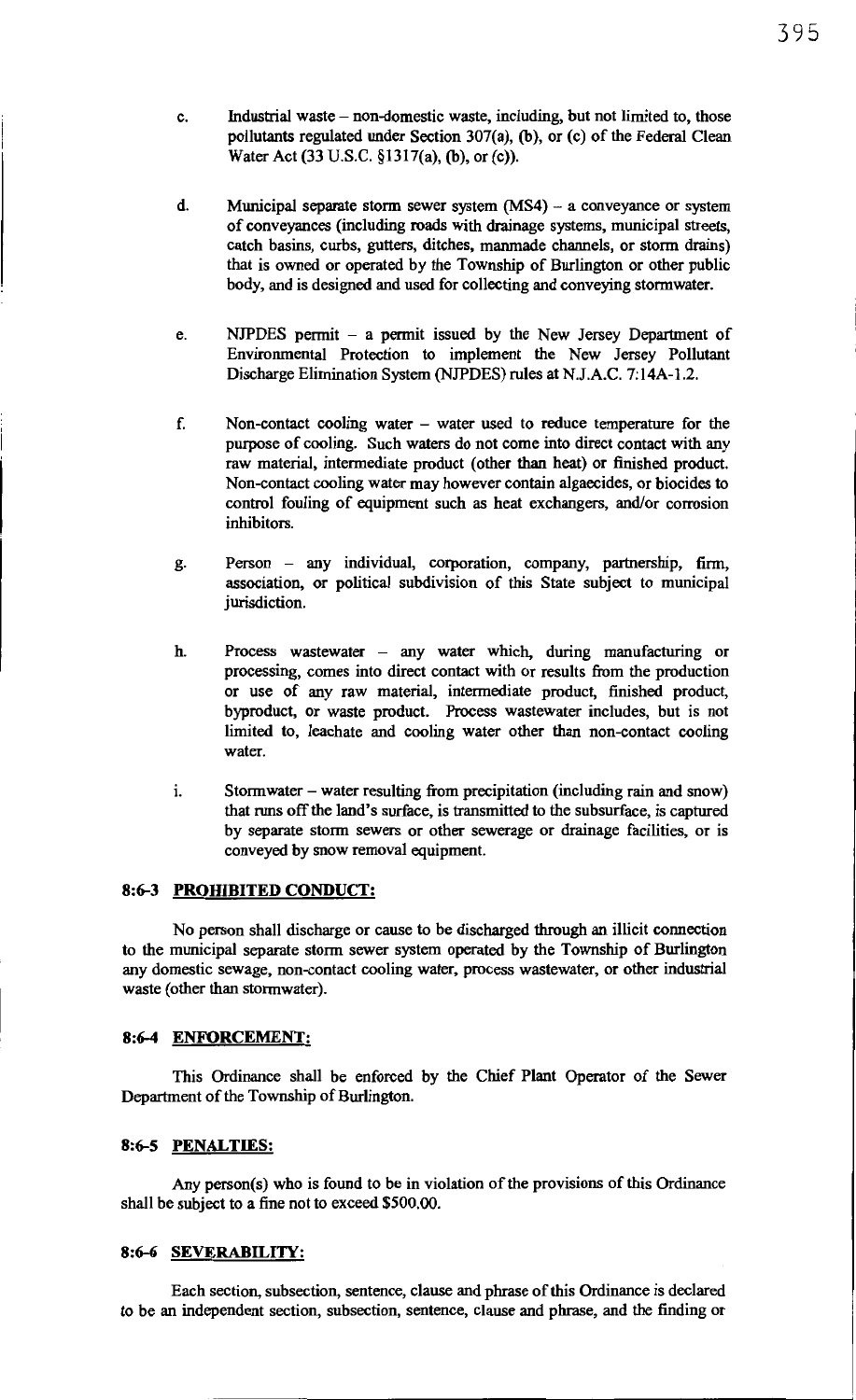holding of any such portion of this Ordinance to be unconstitutional, void, or ineffective for any cause, or reason, shall not affect any other portion of this Ordinance.

### **8:6-7 CONSISTENCY:**

All Ordinances, or parts of Ordinances inconsistent with the provisions hereof, are hereby repealed insofar as said inconsistency exists.

### **8:6-8 EFFECTIVE DATE:**

This Ordinance shall take effect immediately upon final passage and publications required by law.

This Ordinance was introduced at a meeting of the Township Council in the Township of Burlington held on September 27, 2005 and will be considered for final passage after a public hearing at a regular meeting of the Township Council to be held on October **11,**  2005 at the Township Municipal Building, Burlington Township, New Jersey at 7:00 P.M.

This will certify that the foregoing Ordinance was passed by a majority of the Burlington Township Council on October 11, 2005.

**,JR.,RMC Municipal Clerk** 

~Y:Qkd **SANDRA V. STEWART** 

**President of Council**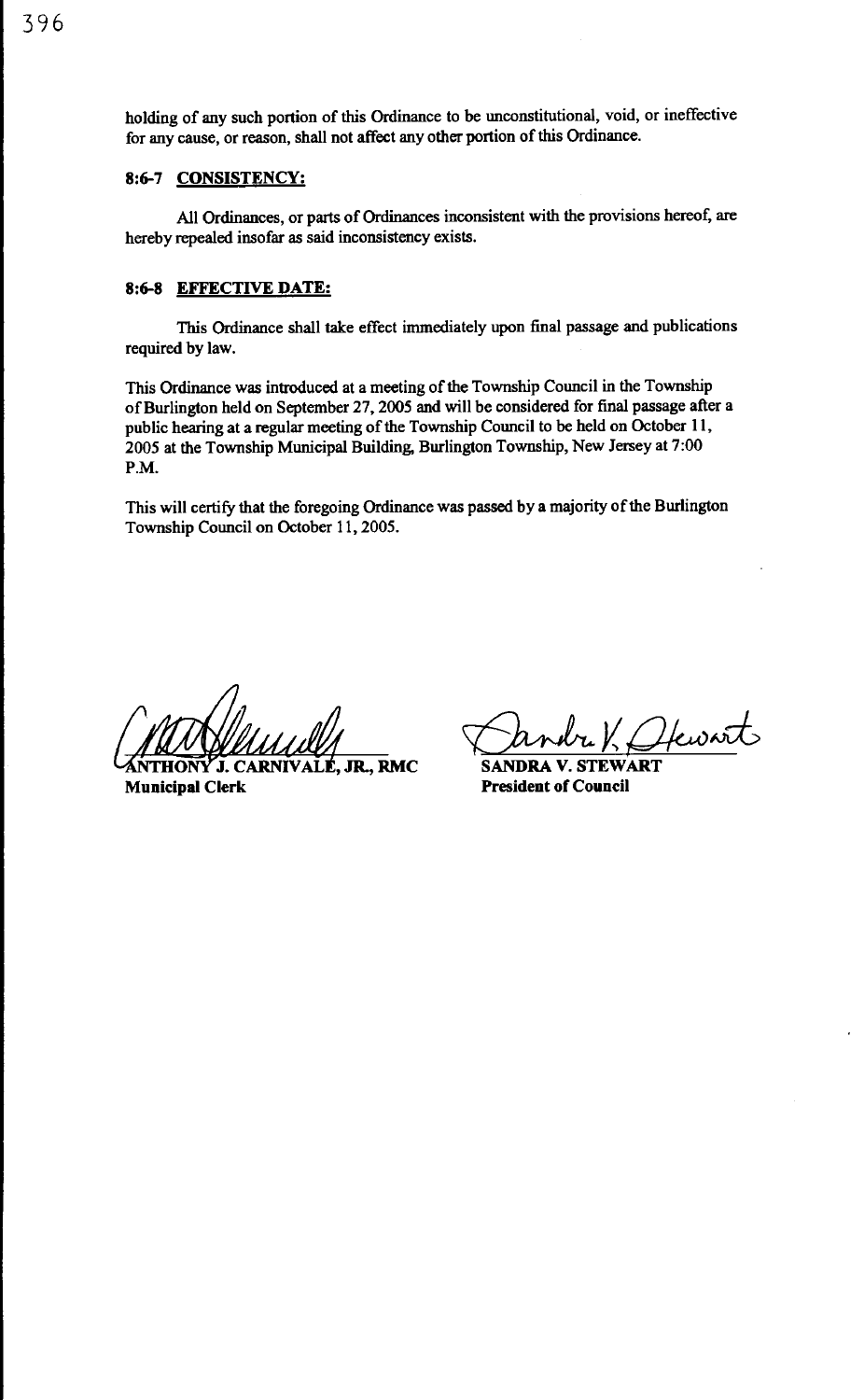#### TOWNSHIP OF BURLINGTON

### **ORDINANCE** 05-0R-032

### AN ORDINANCE TO AMEND THE ORDINANCES OF THE TOWNSHIPOF BURLINGTON, COUNTY OF BURLINGTON, STATE OF NEWJERSEY AND SPECIFICALLY SECTION 17:9 (Amending the Recycling Ordinance)

WHEREAS, the New Jersey Solid Waste Management Act ("SWMA"), 13:1E-l et. seq., as amended by P.L. 1987, c.102, requires each municipality with the State of New Jersey to adopt an Ordinance or Ordinances governing separation and collection of certain recyclable materials; and

WHEREAS, the Burlington County District Solid Waste Management Recycling Plan ("County Plan''), as adopted by the Burlington County Board of Chose Freeholders ("County'') and approved by the New Jersey Department of Environmental Protection ("DEP'') pursuant to SWMA, also requires each municipality within the County to adopt an Ordinance governing separation and collection of recyclable materials designated by the County Plan or the Division of Solid Waste Management (''DSWM"); and

WHEREAS, pursuant to the County Plan, DSWM has prepared and distributed a model Ordinance in a form substantially similar to this Ordinance;

NOW, THEREFORE, BE IT ORDAINED BY THE TOWNSHIP OF BURLINGTON, COUNTY OF BURLINGTON, AND STATE OF NEW JERSEY, THAT SECTION 17:9 OF THE ORDINANCES IS HEREBY REPEALED IN ITS ENTIRELY AND THE FOLLOWING AMENDMENTS CONSTITUTE THE NEWLY ENACTED RECYCLING ORDINANCE FOR BURLINGTON TOWNSHIP AND PROVIDE AS FOLLOWS:

Section 1. The Township of Burlington finds that the reduction of the amount of solid waste and conservation of recyclable materials is an important public concern and is necessary to implement the requirements of SWMA and the County Plan. The recycling of certain materials from the residential, commercial and institutional establishments in this Municipality will reduce the need for landfills and conserve existing landfill capacity, facilitate the implementation and operation of other forms of resource recovery, and conserve natural resources.

Section 2. This Ordinance is adopted pursuant to Sections 6,9 and 14 of P.L. 1987, c. 102 (effective April 20, 1987), N.J.S.A. 40:48-2, N.J.S.A. 40:66-1 and N.J.S.A. 40:49-2.1.

Section 3. As used in this Ordinance, the following definitions shall apply:

"Cans" shall mean empty food, beverage and aerosol containers comprised of aluminum, tin, steel or a combination thereof, which formerly contained only non-hazardous substances or such other substances as have been approved for recycling by DSWM .

"Cardboard" shall mean all corrugated cardboard normally used for packing, mailing, shipping or containerizing goods, merchandise or other material, but excluding plastic; foam, wax-coated or soiled corrugated cardboard.

"Commercial" refers to any person or other entity operating a business, trade, industry or other activity which is carried on for profit.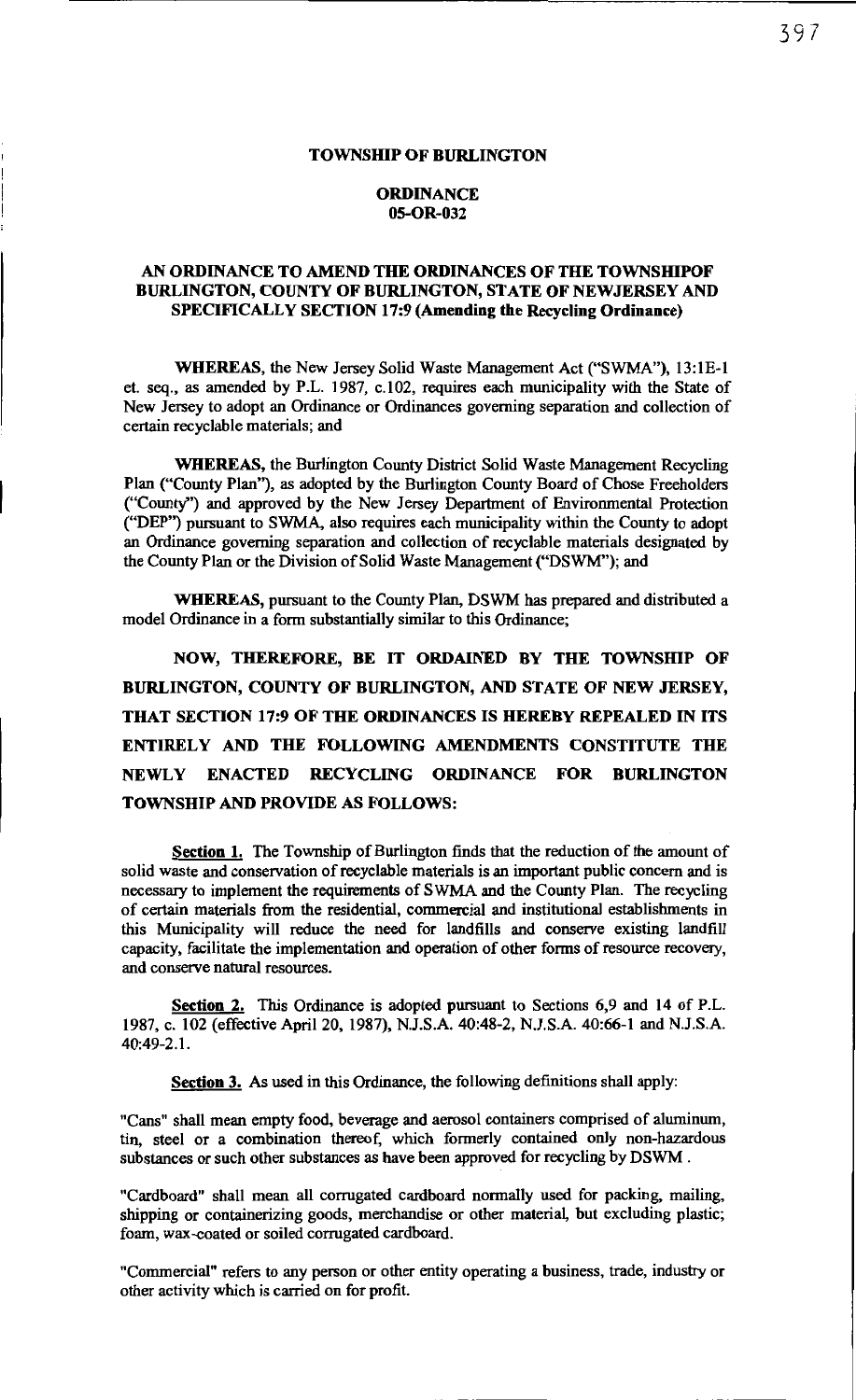"Commingled" shall mean source separated, nonputrescible recyclable materials that have been mixed at the source of generation (i.e., placed in the same container).

Condominium complex" shall be defined in accordance with N.J.S.A. 46:8Bl et seq.

"County" shall mean the County of Burlington, State of New Jersey.

"County Plan" shall mean the District Solid Waste Management Plan for Burlington County as approved by the New Jersey Department of Environmental Protection.

"Designated recyclable materials" shall mean those recyclable materials to be source separated in this municipality, including but not limited to, antifreeze, cellular telephones, construction and demolition debris consisting of asphalt, concrete, and untreated wood waste, electronic waste, metal, glass, lead acid batteries, fluorescent light bulbs and ballasts, leaves, motor oil, paper, plastic bottles, paperboard packaging, corrugated and other cardboard, newspaper, magazines, or high-grade office paper, rechargeable batteries, toner and printer cartridges and tires.

"Disposition" or "disposition of designated recyclable materials" means the transportation, placement, reuse, sale, donation, transfer or temporary storage for a period not exceeding six months, or for a period of time as mandated by law, of designated recyclable materials for all possible uses except for disposal as solid waste;

"Electronic Waste" shall mean computer hard drives, monitors, keyboards, modems, printers, fax machines, VCR's and Cell Phones.

"Glass" shall mean all clear (flint), green, and brown (amber) colored glass containers. Glass shall not include crystal, ceramics, light bulbs and plate, window, laminated, wired or mirrored glass.

"Institutional" refers to any person or other entity, either public or private, either for profit or nonprofit, who operates for educational, charitable or other public purpose.

"Mobile home park" means any park, including a trailer park or camp, equipped to handle mobile homes sited on a year-round basis as defined in N.J.S.A. 2A: 18-61.7 et seq.

"Multifamily dwelling" means any building or structure or complex of buildings or structures in which five or more dwelling units are rented or leased or offered for rental or lease for residential purposes except hotels, motels or other guest houses serving transient or seasonal guests as those terms are defined under subsection (j) of section 3 of the "Hotel and Multiple Dwelling Law," P.L.1967, c. 76 (C.55: 13A-1 et seq).

"Municipal Drop-Off' shall mean any facility designed and operated by this municipality solely for the receiving and storing of source-separated, nonputrescible metal, glass, paper, plastic containers and cardboard. (The municipality may amend this language to add additional materials or restrict the type of generator that is permitted to utilize the dropoff)

"Municipality" shall mean the Township of Burlington located within the County of Burlington, State of New Jersey.

"DSWM" shall mean the Burlington County Division of Solid Waste Management, its successors and assigns.

"Paper" shall mean all chipboard, newspaper, fine paper, bond paper, office paper, magazines, paperback books, school paper, catalogs, computer paper, telephone books and similar cellulosic material whether shredded or whole, but excluding wax paper, plastic or foil-coated paper, thermal fax paper, carbon paper, NCR paper, blueprint paper, food contaminated paper, soiled paper and cardboard.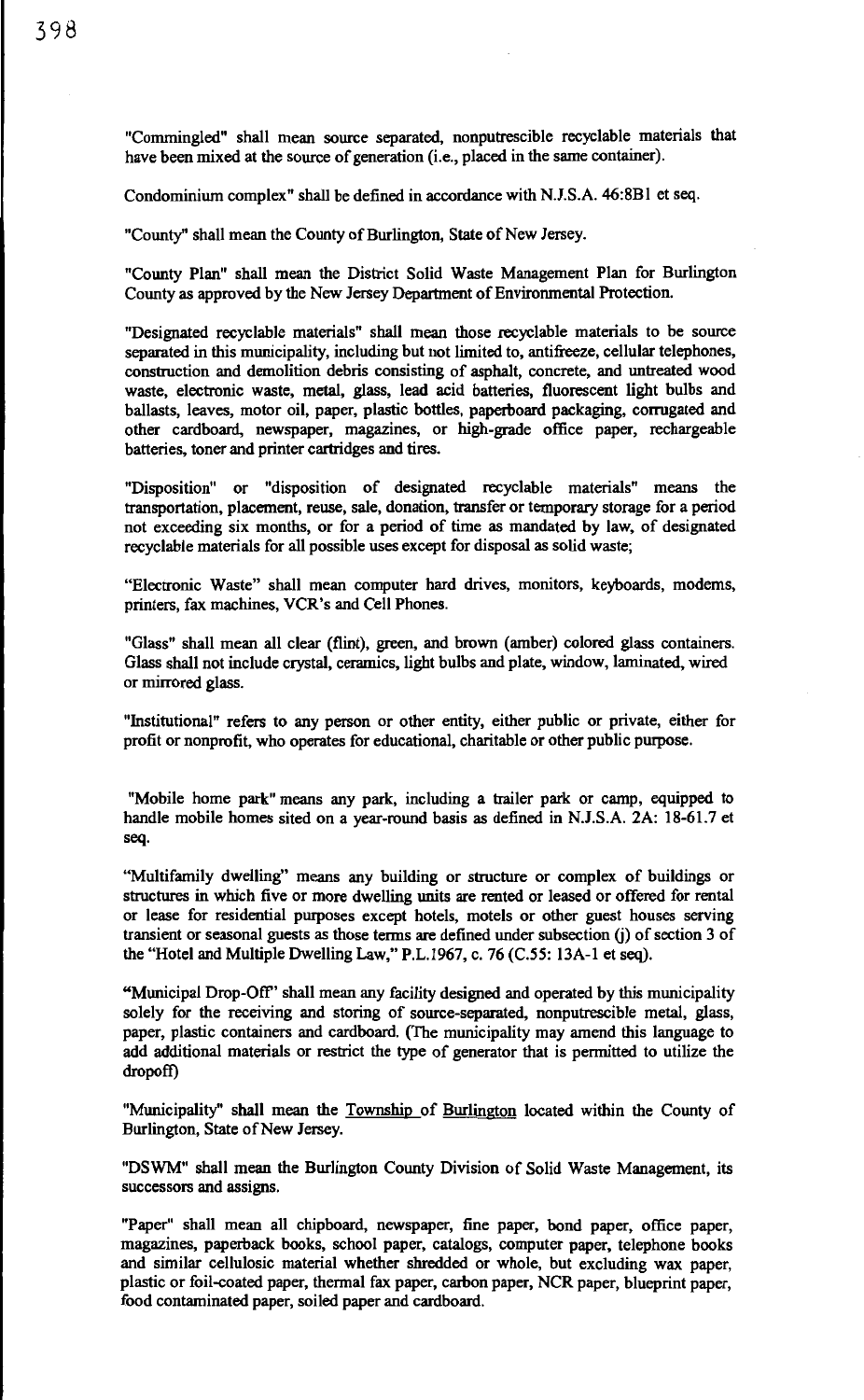Plastic bottles shall mean all bottles that are labeled as made from polyethylene terapthalate (PET) and coded as #1 and high density polyethylene terapthalate (HDPE) and coded as #2. Specifically excluded are bottles that formerly contained hazardous materials, including, but not limited to paint, motor oil, and pesticides.

"Person" shall mean any individual, firm, partnership, corporation, association, cooperative enterprise, trust, municipal authority, federal institution or agency, state institution or agency, municipality, other governmental agency of any other entity or any group of such persons, which is recognized by law as the subject of rights and duties. In any provisions of this Ordinance prescribing a fine, penalty or imprisonment, the term "person" shall include the officers and directors of a corporation or other legal entity having officers and director.

"Recyclable material" shall mean a material which would otherwise become solid waste, which can be collected, separated or processed and returned to the economic mainstream in the form of raw materials or products.

"Recycling" shall mean any process by which materials, which would otherwise become solid waste, are collected, separated or processed and returned to the economic mainstream in the form of raw materials or products.

"Recycling dropoft" shall mean any facility designed and operated solely for the receiving and storing of source-separated, nonputrescible metal, glass, paper, plastic containers and cardboard.

"Resident" shall mean any person residing within the Municipality on a temporary or permanent basis, but excluding persons residing in hotels or motels.

"Solid Waste" shall mean garbage, refuse and other discarded materials resulting from industrial, commercial and agricultural operations and from domestic and community activities, and shall include all other waste materials including liquids, except for solid animal and vegetable wastes collected by swine producers licensed by the State Department of Agriculture to collect, prepare and feed such wastes to swine on their own farms.

"Source separate" shall mean to separate recyclable materials from the solid waste stream at the point of generation.

"SWMA" shall mean the New Jersey Solid Waste Management Act, as amended.

All other terms and phrases shall be as defined in the SWMA, regulations promulgated thereunder and the County Plan, unless content clearly requires a different meaning.

Section 4. Establishment of Curbside Program

There is hereby established a program ("curbside program") for the separate collection of recyclable material from all non-physically disabled residents of the Municipality. Designated recyclables for the curbside program established pursuant to this section shall consist of the following materials: paper, cardboard, glass, cans, plastic bottles and other recyclable materials as designated by the Municipality at any time, thirty (30) days after designation and publication of notice in a newspaper of general circulation.

Said curbside program shall not apply to any multifamily complex of twenty (20) or more units, condominium complex of twenty (20) or more units or mobile home park of twenty (20) or more units, or to any commercial or institutional establishment unless approved by DSWM.

Collections of recyclable materials pursuant to this section shall be in accordance with a schedule of recycling collection areas and dates to be publicly advertised by the Municipality or County.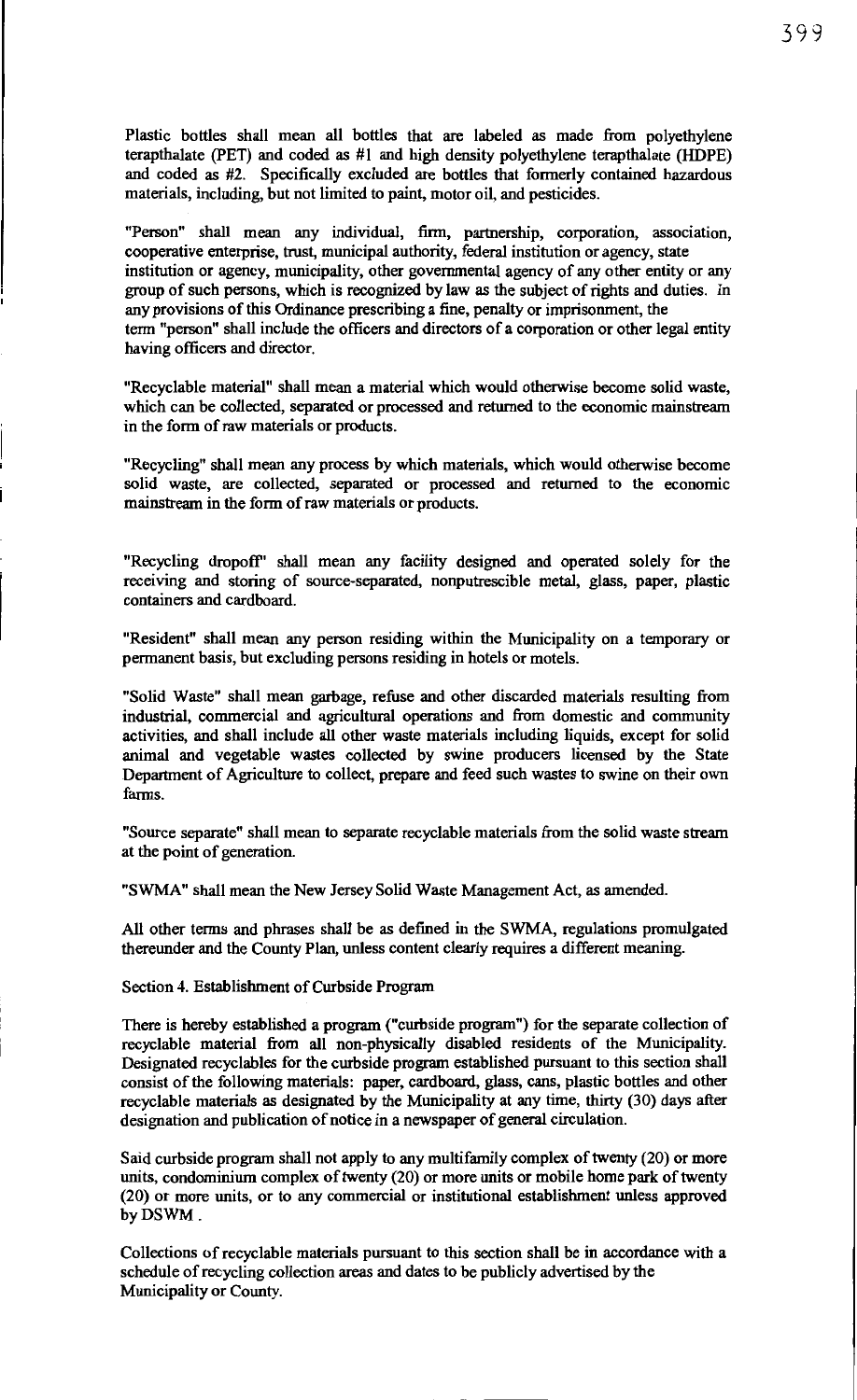All residents of the Municipality within the area serviced by the curbside program established pursuant to this section shall source separate all designated recyclables and shall place them at the side of the road fronting their residence in the manner designated by Section 5 of this Ordinance and on the date specified for collection by the schedule published by the Municipality or County.

Section 5. Requirements Applicable to Source Separation and Collection of Designated Recyclables for the Curbside Program

All recyclables placed by residents for collection pursuant to the curbside program established pursuant to Section 4 of this Ordinance shall be prepared for collection in accordance with the following:

Cardboard and Paper shall be placed in paper bags or tied in bundles not exceeding thirty-five (35) pounds in weight nor exceeding one (1) foot in thickness.

Glass containers and plastic bottles shall have caps and lids removed.

Glass containers, cans and plastic bottles shall be rinsed free of contaminants.

Cans, glass containers and plastic bottles shall be placed in a recycling container, to be provided by the Municipality. Plastic and/or paper garbage bags shall not be utilized as containers for cans, glass containers, and plastic bottles. No material shall be placed at the roadside earlier than the evening of the day preceding a scheduled collection day. Material must be placed at the roadside by 6:00 A.M. on the scheduled collection day.

Section 6. Establishment of Public Dropoff Prograni

There is hereby established a program ("Public Dropoff Program") for the source separation and delivery to a recycling dropoff of paper, cardboard, glass, cans and plastic bottles from all residents located in this Municipality, with the exception of multifamily complexes, condominium complexes and mobile home parks.

Other recyclable materials may be designated by the Municipality at any time, thirty - (30) days after said designation and publication of notice in a newspaper of general circulation.

Section 7.A Establishment of Dropoff Program for Multifamily Complexes, Condominium Complexes and Mobile Home Parks

There is hereby established a program ("Private Dropoff Program") for the source separation and delivery of designated recyclable materials to a recycling dropoff(s) including paper, cardboard, glass, cans and plastic bottles from all residents of multifamily complexes, condominium complexes and mobile home parks comprised of twenty (20) or more units within this Municipality.

The owner or manager of every multifamily complex, condominium complex and mobile home park within this Municipality shall purchase recycling containers, construct and maintain, in a neat and sanitary condition, recycling dropofi{s), to receive all designated recyclables generated by residents of the complex or mobile home park pursuant to the guidelines of the DSWM.

In cases where a condominium association exists, the condominium association shall be responsible for purchase of recycling containers and construction and maintenance in a neat and sanitary condition of the recycling dropofi{s) pursuant to the guidelines of the DSWM.

The owner or manager of every multifamily complex, condominium complex and mobile home park who elects not to participate in the Burlington County Regional Recycling Program shall arrange for the collection and recycling of all designated recyclables from said dropoffs (s) at their expense.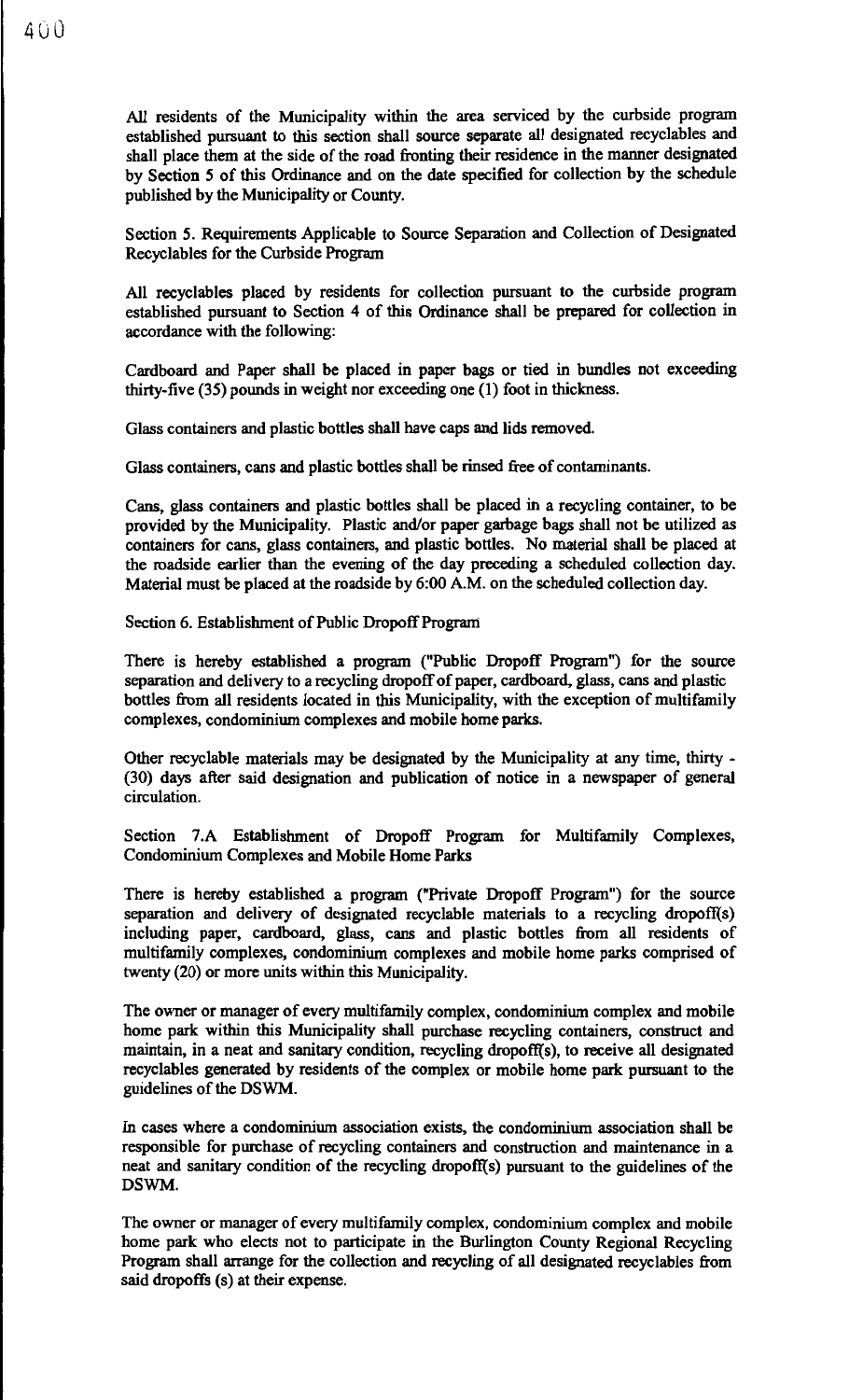The number and design of the recycling dropoffs required by this section for each multifamily complex, condominium complex and mobile home park shall be consistent with guidelines provided by the DSWM.

Other recyclable materials as designated by the Municipality at any time thirty (30) days after said designation and publication of notice in a newspaper of general circulation.

Section 8.

Requirements Applicable to Source Separation and Placement of Designated Recyclables in Recycling Dropoffs.

Designated recyclables required to be placed in recycling dropoffs pursuant to Section 6 or Section 7 of this Ordinance shall be consistent with guidelines provided by DSWM.

Section 9. Mandatory Commercial and Institutional Source Separation Program

All persons generating municipal solid waste within this Municipality through the operation of a commercial or institutional establishment shall source separate and arrange for collection of all designated recyclables within thirty (30) days of the effective date of this Ordinance.

Designated recyclables for the mandatory commercial and institutional source separation program shall consist of the following materials:

Anti-Freeze, batteries (lead acid and rechargeable), cardboard, construction and demolition waste, fluorescent light bulbs and ballasts, electronic waste, glass, plastic bottles, cans; including those generated at convenience stores; leaves, motor oil, paper, toner and printer cartridges.

Other recyclable materials as designated by this Municipality at any time (30) days after said designation and publication of notice of the designation in a newspaper of general circulation.

The arrangement for collection of designated recyclables for disposition hereunder shall be the responsibility of the individual(s) responsible for the provision of solid waste or recycling services including the provision or maintenance of litter receptacles located on the property of any commercial or institutional establishment generating designated recyclables.

The management individual(s) responsible for the provision of recycling services as herein defined, shall submit to the Municipal Recycling Coordinator by the First Day of February of each year, documentation verifying the previous year's total recycling (expressed by weight) for each material recycled. Documentation shall take the form of a letter or report issued by the recycling service provider or end market to the generator of the recycled material. Weight slips or paid invoices must be maintained by the generator for inspection if requested by this Municipality, County or State for a period not to exceed five (5) years.

Any solid waste or recycling service provider shall submit to the Municipal Recycling Coordinator, by the First Day of February of each year, documentation verifying the previous year's total recycling (expressed by weight) for each material recycled on forms as prescribed by the Office of Solid Waste Management.

Section 10. Unlawful Activities; Nuisance

It shall be unlawful for:

any person, other than those persons authorized to collect any designated recyclable which has been placed at the roadside for collection or within a recycling dropoff pursuant to this Ordinance;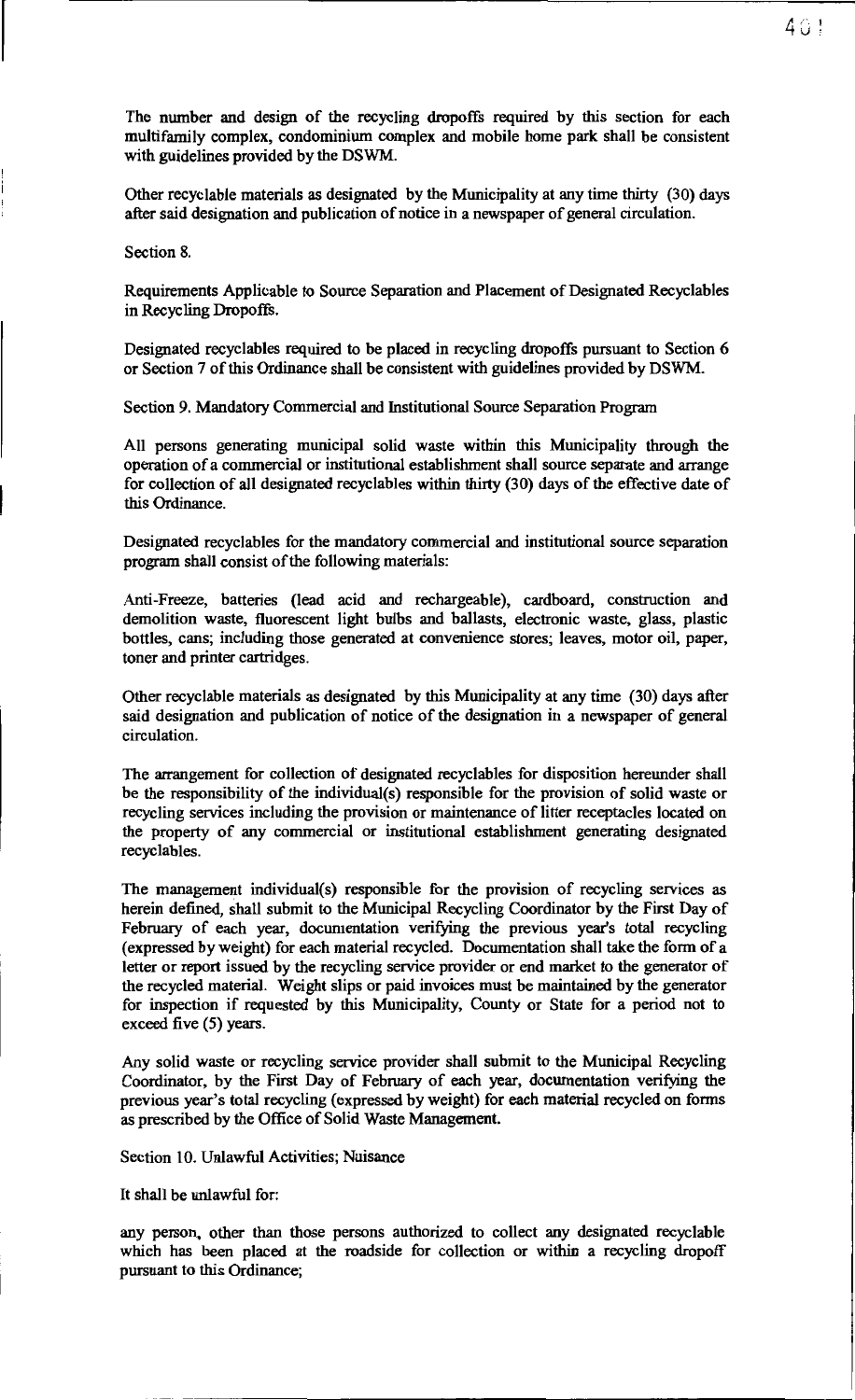any person to violate, cause, or assist in the violation of any provision of this Ordinance or any provision of the County Plan concerning recycling;

any person to place or to cause to be placed any material other than a designated recyclable in or near a recycling dropoff;

any person to hinder, obstruct, prevent or interfere with this Municipality, the County or any other authorized persons in the performance of any duty under this Ordinance or in the enforcement of this Ordinance.

any person to offer to collect or knowingly collect designated recyclable materials in any manner except as source separated recyclable materials as defined herein.

All unlawful conduct set forth in Section IO (a) shall constitute a public nuisance.

Section 11. Non-collection of Solid Waste Contaminated by Designated Recyclables

This Municipality or any other person collecting solid waste generated within this Municipality shall refuse to collect solid waste from any person who has failed to source separate recyclables designated under any applicable section of this Ordinance.

#### Section 12. Other Means of Disposal

Notwithstanding anything herein to the contrary, any resident of the Municipality may donate or sell any recyclable to any other person, whether operating for a profit or or not for profit, provided, however, that the person receiving the recyclables shall not, under any circumstances, collect the donated or sold material from an established recycling collection route or from a recycling dropoff without prior written permission from this Municipality for such collection. Permission for such collection shall not be given for any day other than a Saturday or Sunday and, in no case, shall such permission be given to collect recyclables from a recycling dropoff.

Section 13. Non-interference with Existing Contracts

Nothing contained in this Ordinance shall be construed to interfere with or in any way modify the provisions of any existing contract which is consistent with N.J.S.A. 13: IE 29 and in force in the Municipality on the effective date of this Ordinance.

No renewal of any existing contract upon the expiration of the original term thereof and no new contract for the collection, transportation, processing or purchase of solid waste or recyclables shall be entered into after the effective date of this Ordinance, unless such renewal or such contract shall conform to the requirements of this Ordinance.

#### Section 14. Enforcement

A Municipal Recycling Coordinator and/or the local Code Enforcement Official shall be appointed to serve by the Municipality as the Enforcement Officer for this Ordinance.

Said Municipal Recycling Coordinator/Code Enforcement Officer shall be responsible, under the direction of the Municipality, enforcement of all recycling requirements of this Ordinance.

In addition to the Municipal Recycling Coordinator or Code Enforcement Officer, the Burlington County Health Department and the DSWM are hereby appointed as Enforcement Officer(s) for enforcement of all recycling requirements of this Ordinance.

Enforcement of this Ordinance shall be commenced in the Superior Court or in the municipal court of the Municipality, and penalty or fine shall be collected with costs in a summary civil proceeding. Any penalties or fines collected in an enforcement action shall be paid to the Municipality when such action is brought by the Municipality. Any penalties or fines collected in an enforcement action shall be paid to the Treasurer of Burlington County when such action is brought by the Burlington County Health Department or the Office of Waste Management.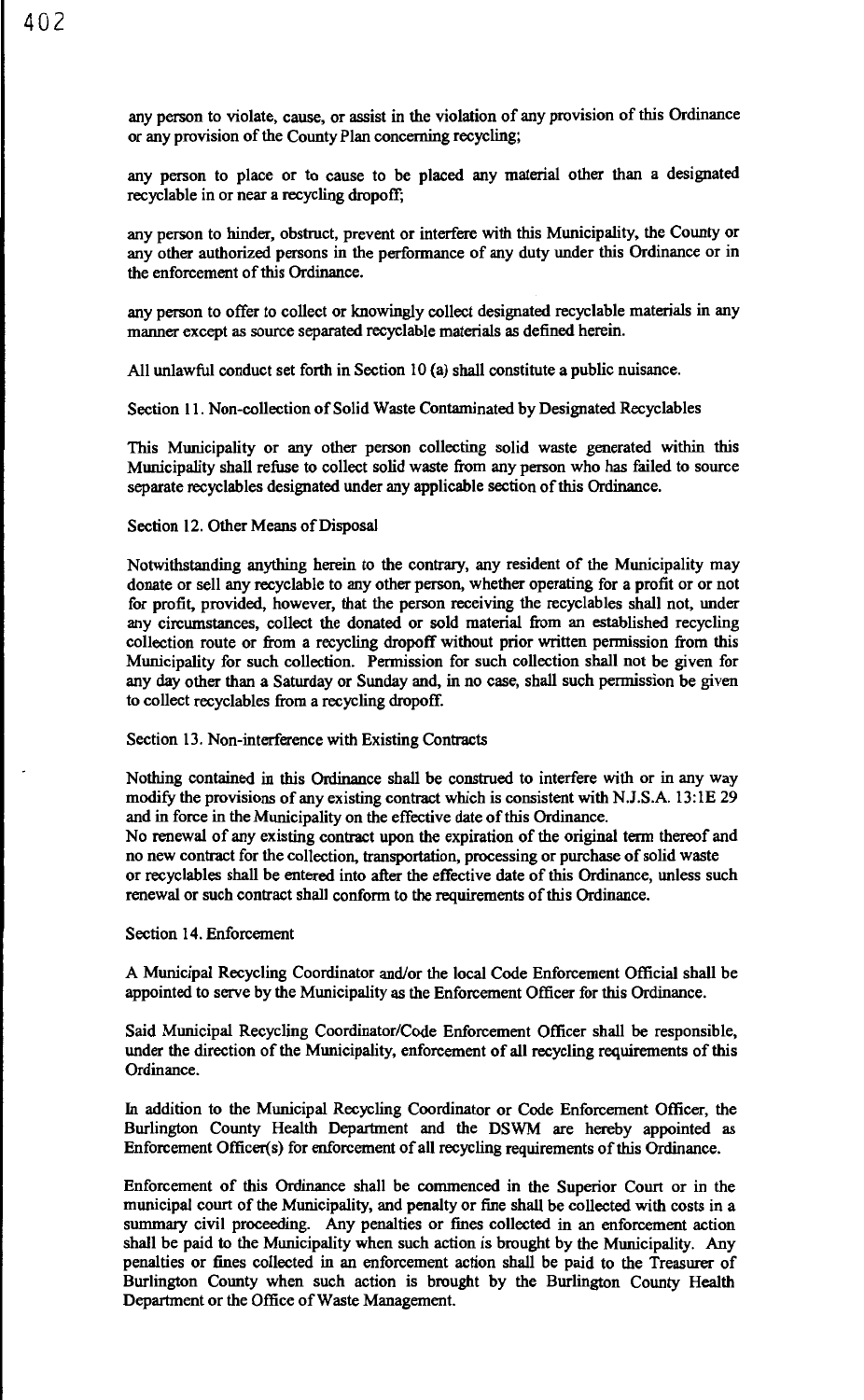### Section 15.Penalties

Any person who violates the provisions of this Ordinance shall upon conviction thereof in a proceeding before a court of competent jurisdiction be subject to the following fines:

Residential Recycling Violation: A fine of not less than twenty-five dollars (\$25.00) and not more than one thousand dollars (\$1,000.00).

Commercial or Institutional Violation: A fine of not less than five hundred dollars (\$500.00) and not more than one thousand dollars (\$1,000.00).

For any person who offers to collect recyclable in any manner except as prescribed within this ordinance: A fine of not less than one thousand dollars (\$1000.00) and not more than five thousand dollars (\$5000.00).

For any solid waste or recycling service provider who fails to report as required within this ordinance: A fine of not less than five hundred dollars (500.00) and not more than one thousand dollars (\$1000.00).

Each continuing day of violation of this Ordinance shall constitute a separate offense.

### Section 16. Injunctions; Concurrent Remedies

In addition to any other remedy provided in this Ordinance, this Municipality may institute a suit in equity where unlawful conduct or public nuisance exists as defined in this Ordinance for an injunction to restrain a violation of this Ordinance or the County Plan. In addition to an injunction, the court may impose penalties as authorized by Section 15 hereof. The penalties and remedies prescribed by this Ordinance shall be deemed concurrent. The existence, exercise or any remedy shall not prevent this Municipality or the County from exercising any other remedy provided by this Ordinance or otherwise provided by law or equity.

Section 17. Construction

The terms and provisions of this Ordinance are to be liberally construed, so as best to achieve and to effectuate the goals and purposes hereof. This Ordinance shall be construed in pari materia with the SWMA and the Plan.

Section 18. Severability

The provisions of this Ordinance are severable. If any provision of this Ordinance or its application to any person or circumstances is held invalid, said invalidity shall not affect any other provision or application of this Ordinance which can be given effect without the invalid provision or application of this Ordinance.

#### Section 19.Repealer

All provisions of any other ordinance which are inconsistent with the provisions of this Ordinance are hereby repealed.

### Section 20. Effective Date

This Ordinance shall become effective upon final adoption and publication in the manner prescribed by law.

This Ordinance was introduced at a meeting of the Township Council in the Township of Burlington held on September 27, 2005 and will be considered for final passage after a public hearing at a regular meeting of the Township Council to be held on October 11, 2005 at the Township Municipal Building, Burlington Township, New Jersey at 7:00 P.M.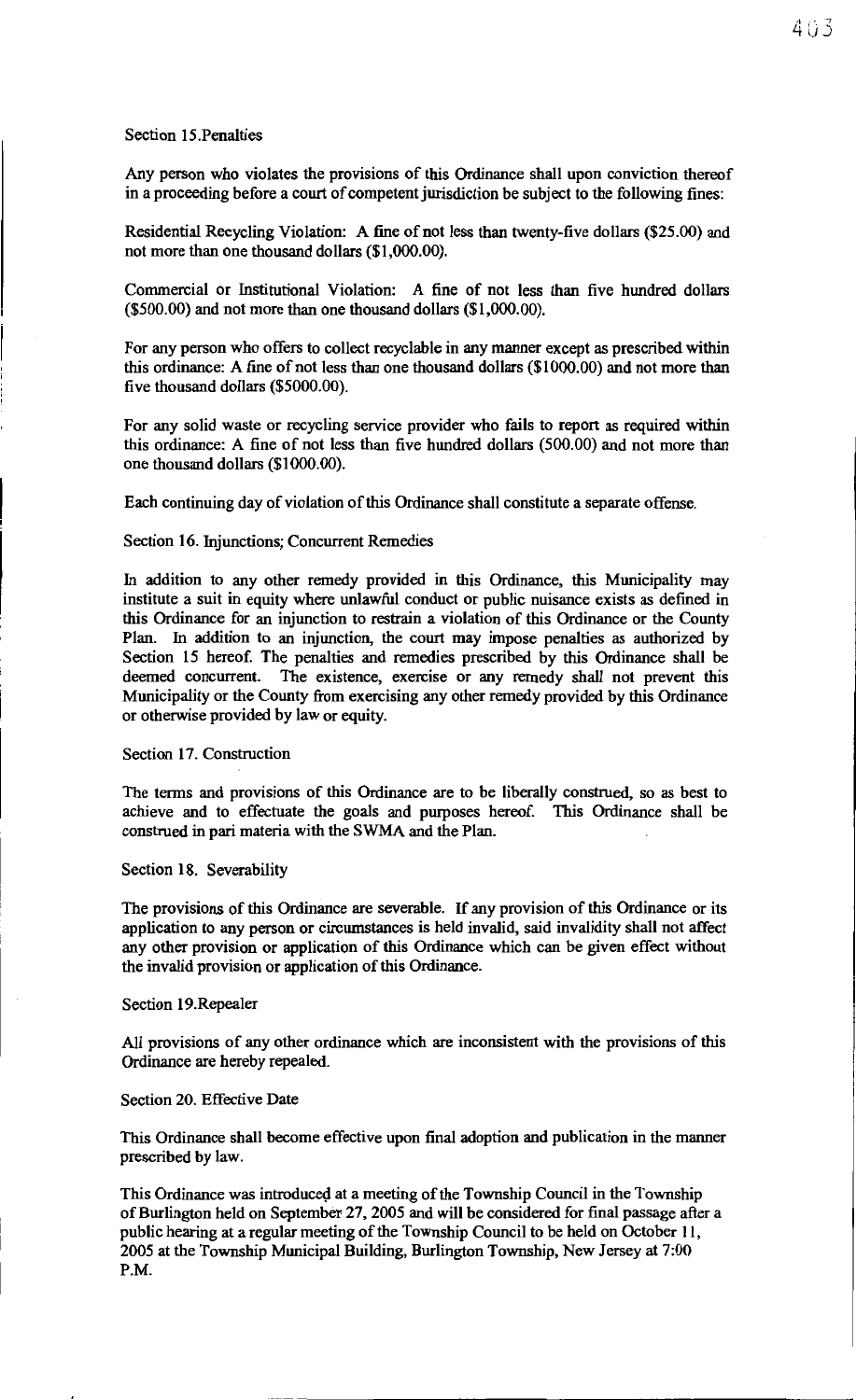This will certify that the foregoing Ordinance was passed by a majority of the Burlington Township Council on October 11, 2005.

J. CARNIVALE, JR, RMC **ANTHONY** Municipal Clerk

<u>Shodre V. Ofewart</u>

President of Council

 $\cdot$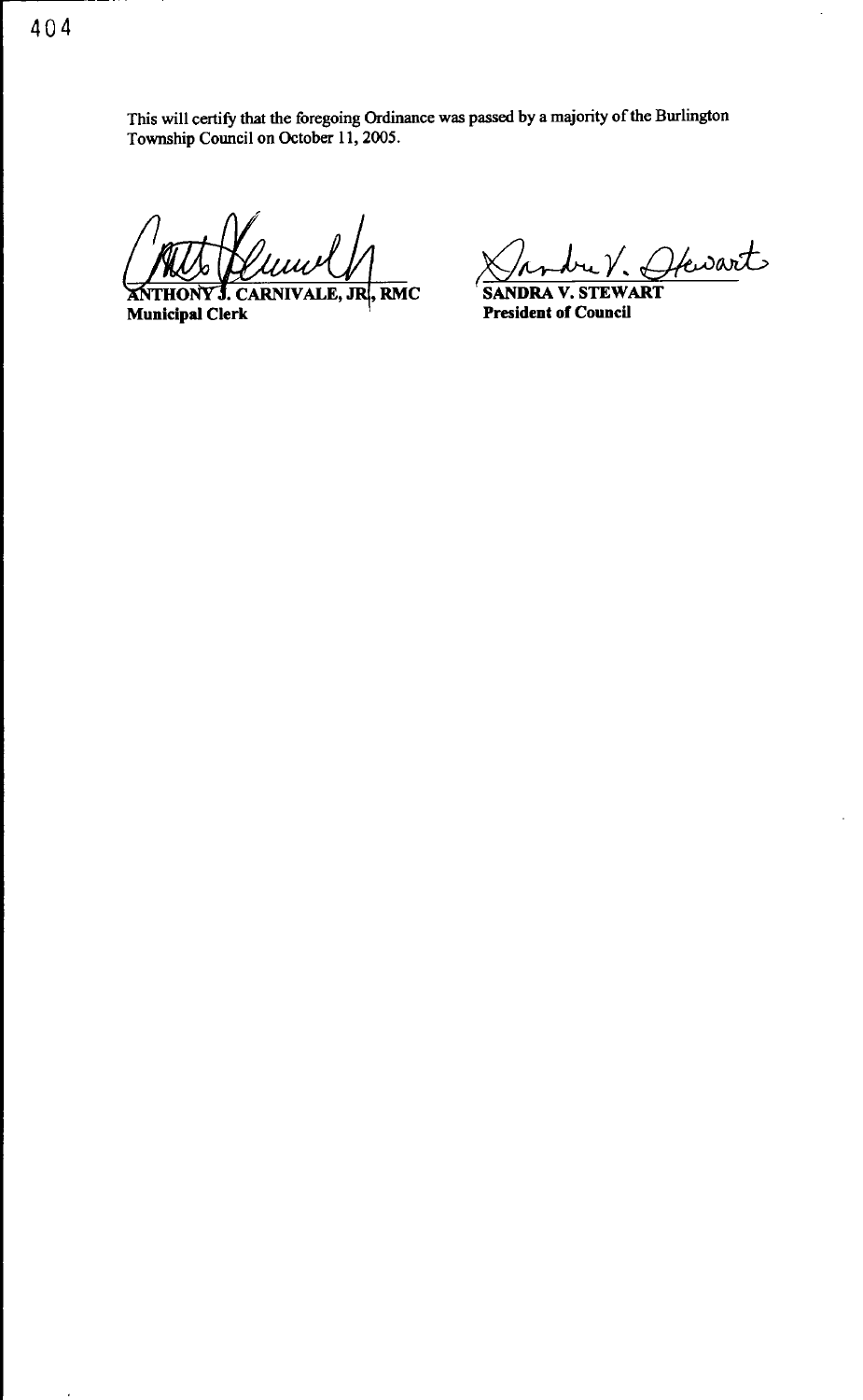### TOWNSHIP OF BURLINGTON

### **ORDINANCE** lO-OR-026 AN ORDINANCE OF THE TOWNSHIP OF BURLINGTON, COUNTY OF BURLINGTON, STATE OF NEW JERSEY, ESTABLISHING REGULATIONS REQUIRING THE RETROFITTING OF STORM DRAIN INLETS ON PRIVATE PROPERTY IN CERTAIN SITUATIONS

WHEREAS, the New Jersey Department of Environmental Protection ("NJDEP'') Stormwater Management Rules (N.J.A.C. 7:8) requires municipalities in accordance with their Municipal Stormwater General Permit to enact regulations requiring the retrofitting of existing storm drain inlets which are in direct contact with repaving, repairing, reconstruction, or resurfacing or alterations of facilities on private property; and

WHEREAS, the NJDEP, in order to insure uniformity and consistency, has provided model ordinances for use by Municipalities; and

WHEREAS, this ordinance is consistent with the model ordinance supplied by the NJDEP for retrofitting of storm drain inlets on private property;

# BE IT ORDAINED BY THE TOWNSHIP COUNCIL OF THE TOWNSHIP OF BURLINGTON, COUNTY OF BURLINGTON, AND STATE OF NEW JERSEY, AS FOLLOWS:

#### Section 1. Purpose.

An ordinance requiring the retrofitting of existing storm drain inlets which are in direct contact with repaving, repairing, reconstruction, or resurfacing or alterations of facilities on private property, to prevent the discharge of solids and floatables (such as plastic bottles, cans, food wrappers and other litter) to the municipal separate storm sewer system(s) operated by the Township of Burlington and/or the waters of the State so as to protect public health, safety and welfare, and to prescribe penalties for the failure to comply.

## Section 2. Definitions.

for the purpose of this ordinance, the following terms, phrases, words, and their derivations shall have the meanings stated herein unless their use in the text of this ordinance clearly demonstrates 1 different meaning. When not inconsistent with the context, words used in the present tense include the future, words used in the plural number include the singular number, and words used in the singular number include the plural number. The word "shall" is always mandatory and not merely directory.

- a. Municipal separate storm sewer system (MS4) a conveyance or system of conveyances (including roads with drainage systems, municipal streets, catch basins, curbs, gutters, ditches, manmade channels, or storm drains) that is owned or operated by the Township of Burlington and is designed and used for collecting and conveying stormwater.
- b. Person any individual, corporation, company, partnership, firm, association, or political subdivision of this State subject to municipal jurisdiction.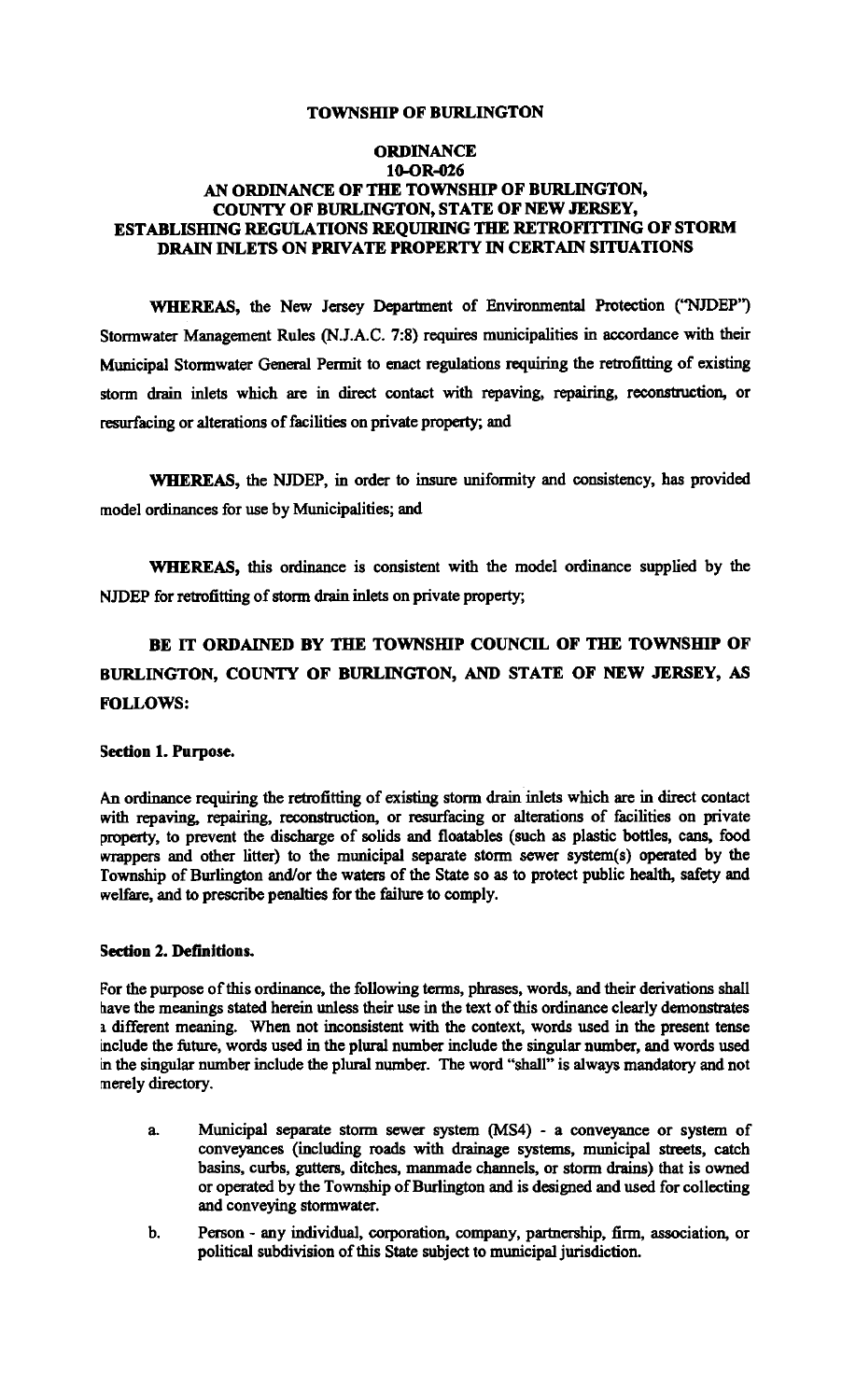- c. Storm drain inlet an opening in a storm drain used to collect stormwater runoff and includes, but is not limited to, a grate inlet, curb-opening inlet, slotted inlet, and combination inlet.
- d. Waters of the State means the ocean and its estuaries, all springs, streams and bodies of surface or ground water, whether natural or artificial, within the boundaries of the State of New Jersey or subject to its jurisdiction.

I

I

### Section 3. Prohibited Conduct.

No person in control of private property (except a residential lot with one single family house) shall authorize the repaving, repairing (excluding the repair of individual potholes), resurfacing (including top coating or chip sealing with asphalt emulsion or a thin base of hot bitumen), reconstructing or altering any surface that is in direct contact with an existing storm drain inlet on that property unless the storm drain inlet either:

- 1. Already meets the design standard below to control passage of solid and floatable materials; or
- 2. Is retrofitted or replaced to comply with the requirements set forth in the section entitled "Design Standard", prior to the completion of the project.

#### Section 4. Design Standard.

Storm drain inlets, as defined herein, shall comply with the following standard to control passage of solid and floatable materials through storm drain inlets. For purposes of this paragraph, "solid and floatable materials" means sediment, debris, trash, and other floating, suspended, or settleable solids. For exemptions to this standard see paragraph 3 below.

1. Design engineers shall use either of the following grates whenever they use a grate in pavement or another ground surface to collect stormwater from that surface into a storm drain or surface water body under that grate:

a The New Jersey Department of Transportation (NJDOT) bicycle safe grate, which is described in Chapter 2.4 of the NJDOT Bicycle Compatible Roadways and Bikeways Planning and Design Guidelines (April 1996); or

b. A different grate, if each individual clear space in that grate has an area of no more than seven (7 .0) square inches, or is no greater than 0.5 inches across the smallest dimension.

Examples of grates subject to this standard include grates in grate inlets, the grate portion (non-curb-opening portion) of combination inlets, grates on storm sewer manholes, ditch grates, trench grates, and grates of spacer bars in slotted drains. Examples of ground surfaces include surfaces of roads (including bridges), driveways, parking areas, bikeways, plazas, sidewalks, lawns, fields, open channels, and stormwater basin floors.

2. Whenever design engineers use a curb-opening inlet, the clear space in that curb opening (or each individual clear space, if the curb opening has two or more clear spaces) shall have an area of no more than seven (7.0) square inches, or be no greater than two (2.0) inches across the smallest dimension.

3. This standard does not apply:

a. Where the Township Engineer agrees that this standard would cause inadequate hydraulic performance that could not practicably be overcome by using additional or larger storm drain inlets that meet these standards;

b. Where flows are conveyed through any device (e.g., end of pipe netting facility, manufactured treatment device, or a catch basin hood) that is designed, at a minimum, to prevent delivery of all solid and floatable materials that could not pass through one of the following: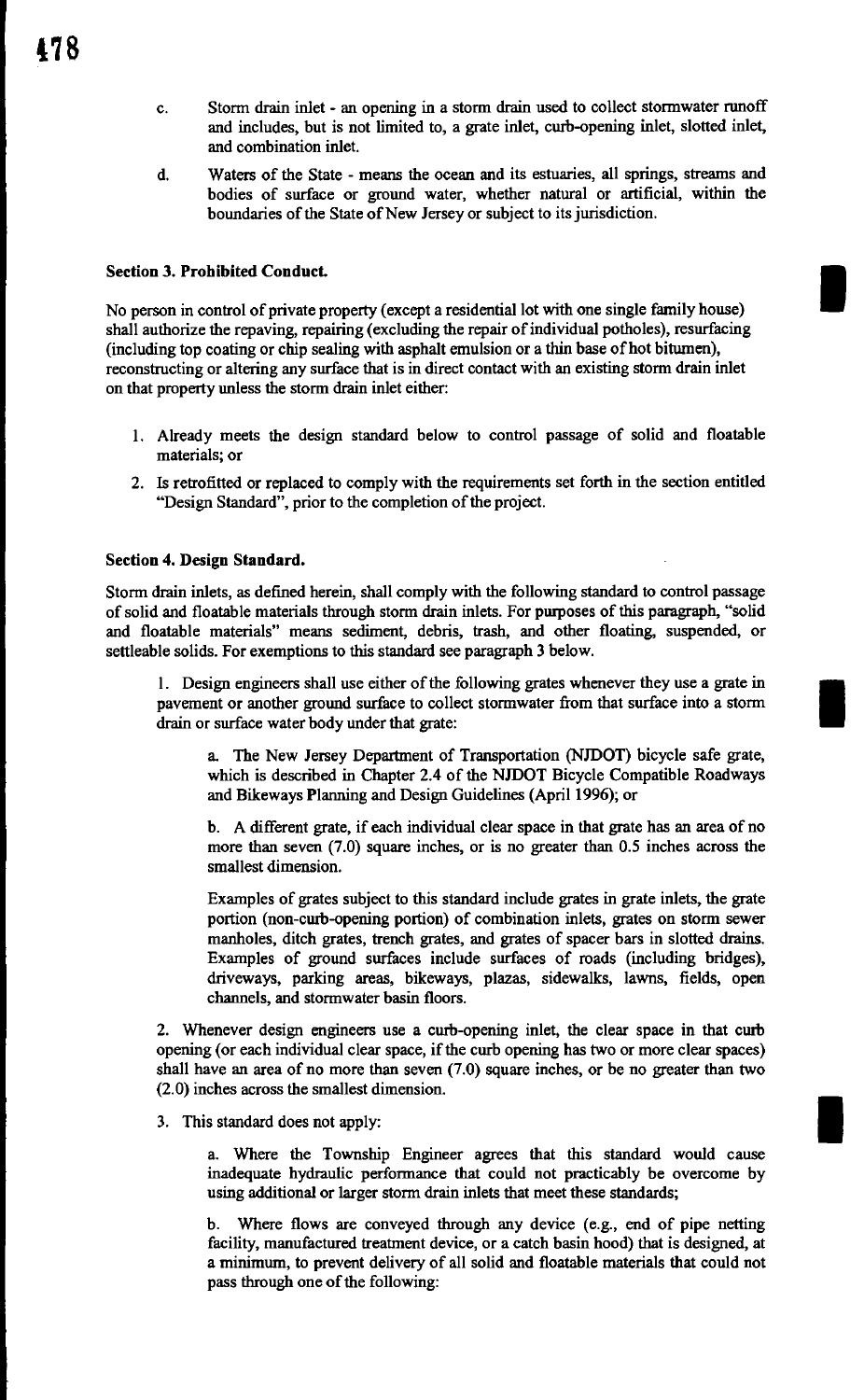A rectangular space four and five-eighths inches long and one and one-half inches wide (this option does not apply for outfall netting facilities); or

ii. A bar screen having a bar spacing of 0.5 inches.

c. Where flows are conveyed through a trash rack that has parallel bars with one-inch (l '') spacing between the bars; or

d. Where the New Jersey Department of Environmental Protection determines, pursuant to the New Jersey Register of Historic Places Rules at N.J.A.C. 7:4- 7.2(c), that action to meet this standard is an undertaking that constitutes an encroachment or will damage or destroy the New Jersey Register listed historic property.

#### Section 5. Enforcement.

This ordinance shall be enforced by the Zoning Officer of the Township of Burlington.

### Section 6. Penalties.

Any person(s) who continues to be in violation of the provisions of this ordinance, after being duly notified, shall be subject to the maximum penalty in Chapter 1, Article II, Definitions, General Penalty.

### Section 7. Severability.

Each section, subsection, sentence, clause and phrase of this ordinance is declared to be an independent section, subsection, sentence, clause and phrase, and the finding or holding of any such portion of this ordinance to be unconstitutional, void, or ineffective for any cause, or reason, shall not affect any other portion of this ordinance.

#### Section 8. Consistency.

All ordinances, or parts of ordinances inconsistent with the provisions hereof, are hereby repealed insofar as said inconsistency exists.

#### Section 9. Effective Date.

This ordinance shall take effect immediately upon final passage and publications required by law.

This ordinance was introduced at a meeting of the Township Council of the Township of Burlington held on August 10, 2010 and will be considered for final passage after a public hearing at a regular meeting of the Township Council to be held on August 24, 2010 at the Township Municipal Building, Burlington Township, New Jersey at 7:00 p.m.

This will certify that the foregoing Ordinance was passed by a majority of the Burlington Township Council on August 24, 2010.

J. CARNN AIE, JR., Municipal Clerk

GEORGE **M**,  $M\times N$ 

President of Council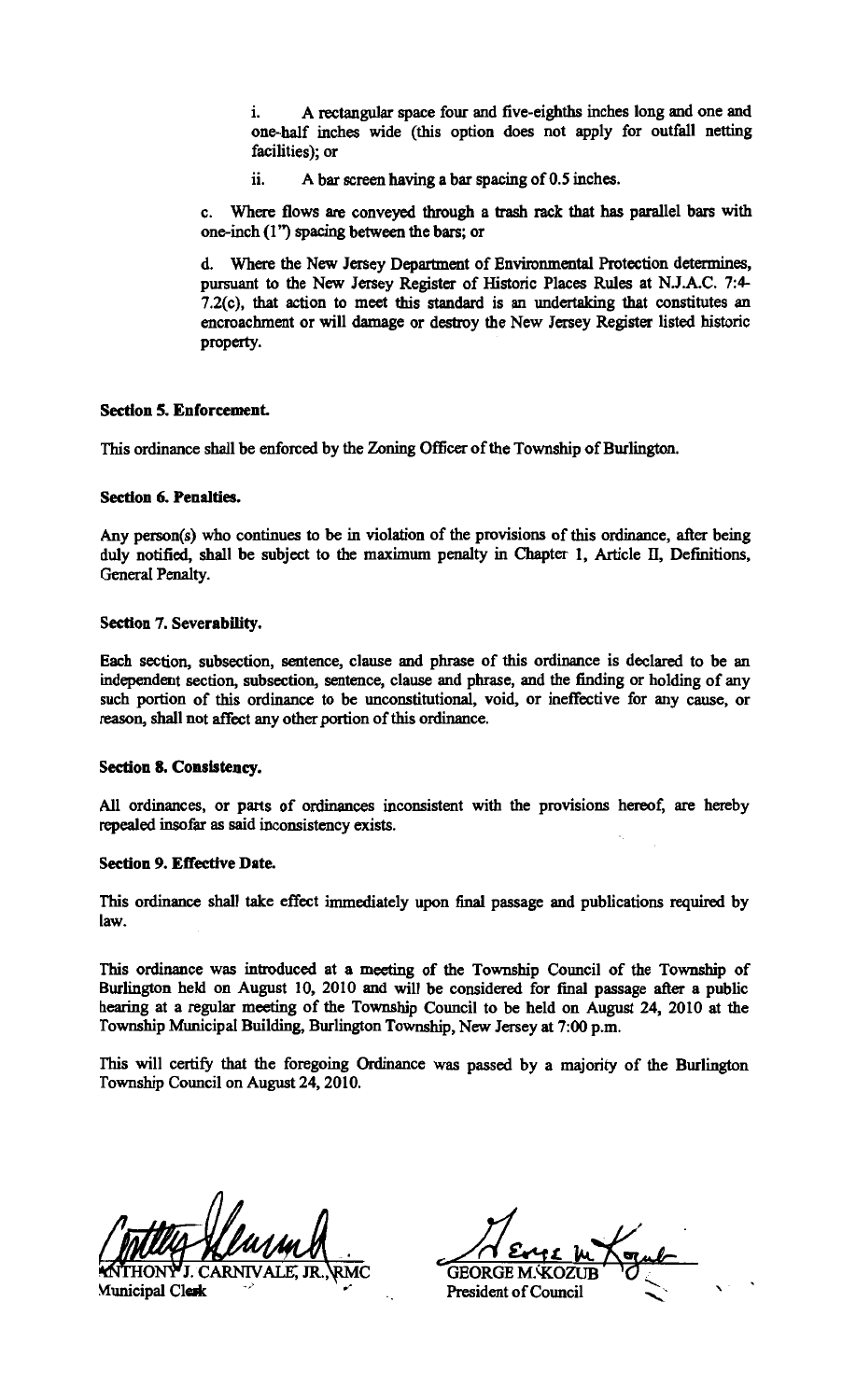#### TOWNSHIP OF BURLINGTON

### **ORDINANCE** 10-0R-027

### AN ORDINANCE OF THE TOWNSHIP OF BURLINGTON, COUNTY OF BURLINGTON, STATE OF NEW JERSEY, ESTABLISHING REGULATIONS REQUIRING CERTAIN DUMPSTERS AND OTHER REFUSE CONTAINERS TO BE COVERED AT ALL TIMES

I

I

I

WHEREAS, the New Jersey Department of Environmental Protection ("NJDEP") Stormwater Management Rules (N.J.A.C. 7:8) requires municipalities in accordance with their Municipal Stormwater General Permit to enact regulations requiring dumpsters and other refuse containers that are outdoors or exposed to stormwater to be covered at all times; and

WHEREAS, the NJDEP, in order to insure uniformity and consistency, has provided model ordinances for use by Municipalities; and

WHEREAS, this ordinance is consistent with the model ordinance supplied by the NJDEP for covering dumpsters and other refuse containers that are outdoors or exposed to stormwater;

# BE IT ORDAINED BY THE TOWNSHIP COUNCIL OF THE TOWNSHIP OF BURLINGTON, COUNTY OF BURLINGTON, AND STATE OF NEW JERSEY, AS FOLLOWS:

#### Section 1. Purpose.

An ordinance requiring dumpsters and other refuse containers that are outdoors or exposed to stormwater to be covered at all times and prohibits the spilling, dumping, leaking, or otherwise discharge of liquids, semi-liquids or solids from the containers to the municipal separate storm sewer system(s) operated by the Township of Burlington and/or the waters of the State so as to protect public health, safety and welfare, and to prescribe penalties for the failure to comply.

#### Section 2. Definitions.

For the purpose of this ordinance, the following terms, phrases, words, and their derivations shall have the meanings stated herein unless their use in the text of this ordinance clearly demonstrates a different meaning. When not inconsistent with the context, words used in the present tense include the future, words used in the plural number include the singular number, and words used in the singular number include the plural number. The word "shall" is always mandatory and not merely directory.

a. Municipal separate storm sewer system (MS4) - a conveyance or system of conveyances (including roads with drainage systems, municipal streets, catch basins, curbs, gutters, ditches, manmade channels, or storm drains) that is owned or operated by the Township of Burlington and is designed and used for collecting and conveying stormwater.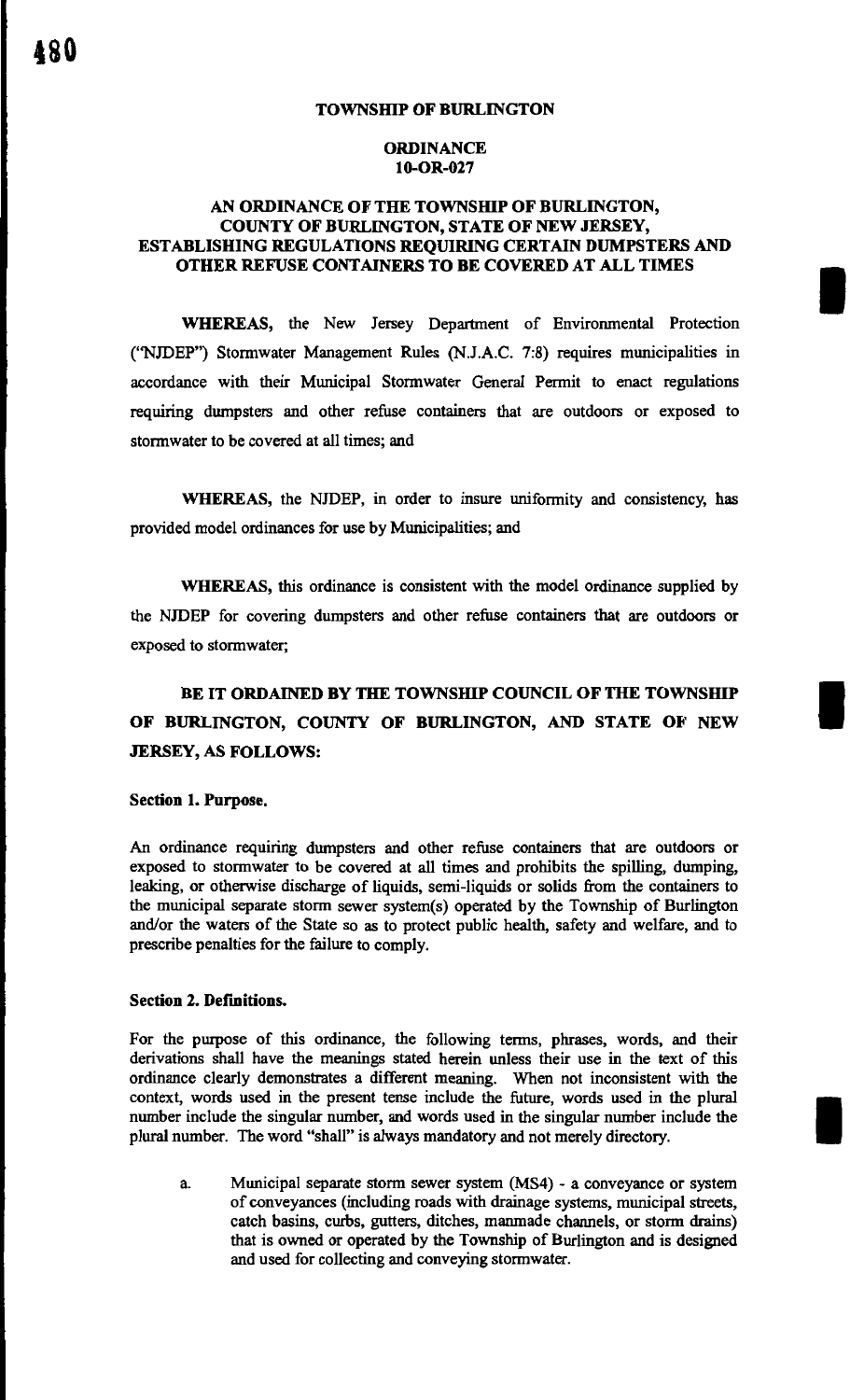- b. Person any individual, corporation, company, partnership, firm, association, or political subdivision of this State subject to municipal jurisdiction.
- c. Refuse container any waste container that a person controls whether owned, leased, or operated, including dumpsters, trash cans, garbage pails, and plastic trash bags.
- d. Stormwater means water resulting from precipitation (including rain and snow) that runs off the land's surface, is transmitted to the subsurface, is captured by separate storm sewers or other sewerage or drainage facilities, or is conveyed by snow removal equipment.
- e. Waters of the State means the ocean and its estuaries, all springs, streams and bodies of surface or ground water, whether natural or artificial, within the boundaries of the State of New Jersey or subject to its jurisdiction.

### Section 3. Prohibited Conduct.

Any person who controls, whether owned, leased, or operated, a refuse container or dumpster must ensure that such container or dumpster is covered at all times and shall prevent refuse from spilling out or overflowing.

Any person who owns, leases or otherwise uses a refuse container or dumpster must ensure that such container or dumpster does not leak or otherwise discharge liquids, semiliquids or solids to the municipal separate storm sewer system(s) operated by the Township of Burlington and/or the waters of the State.

### Section 4. Exceptions to Prohibition.

- a. Permitted temporary demolition containers
- b. Litter receptacles (other than dumpsters or other bulk containers)
- c. Individual homeowner trash and recycling containers
- d. Refuse containers at facilities authorized to discharge stormwater under a valid NJPDES permit
- e. Large bulky items (e.g., furniture, bound carpet and padding, white goods placed curbside for pickup)

#### Section 5. Enforcement.

This ordinance shall be enforced by the Zoning Officer of the Township of Burlington.

#### Section 6. Penalties.

Any person(s) who continues to be in violation of the provisions of this ordinance, after being duly notified, shall be subject to the maximum penalty in Chapter 1, Article II, Definitions, General Penalty.

#### Section 7. Severability.

Each section, subsection, sentence, clause and phrase of this ordinance is declared to be an independent section, subsection, sentence, clause and phrase, and the finding or holding of any such portion of this ordinance to be unconstitutional, void, or ineffective for any cause, or reason, shall not affect any other portion of this ordinance.